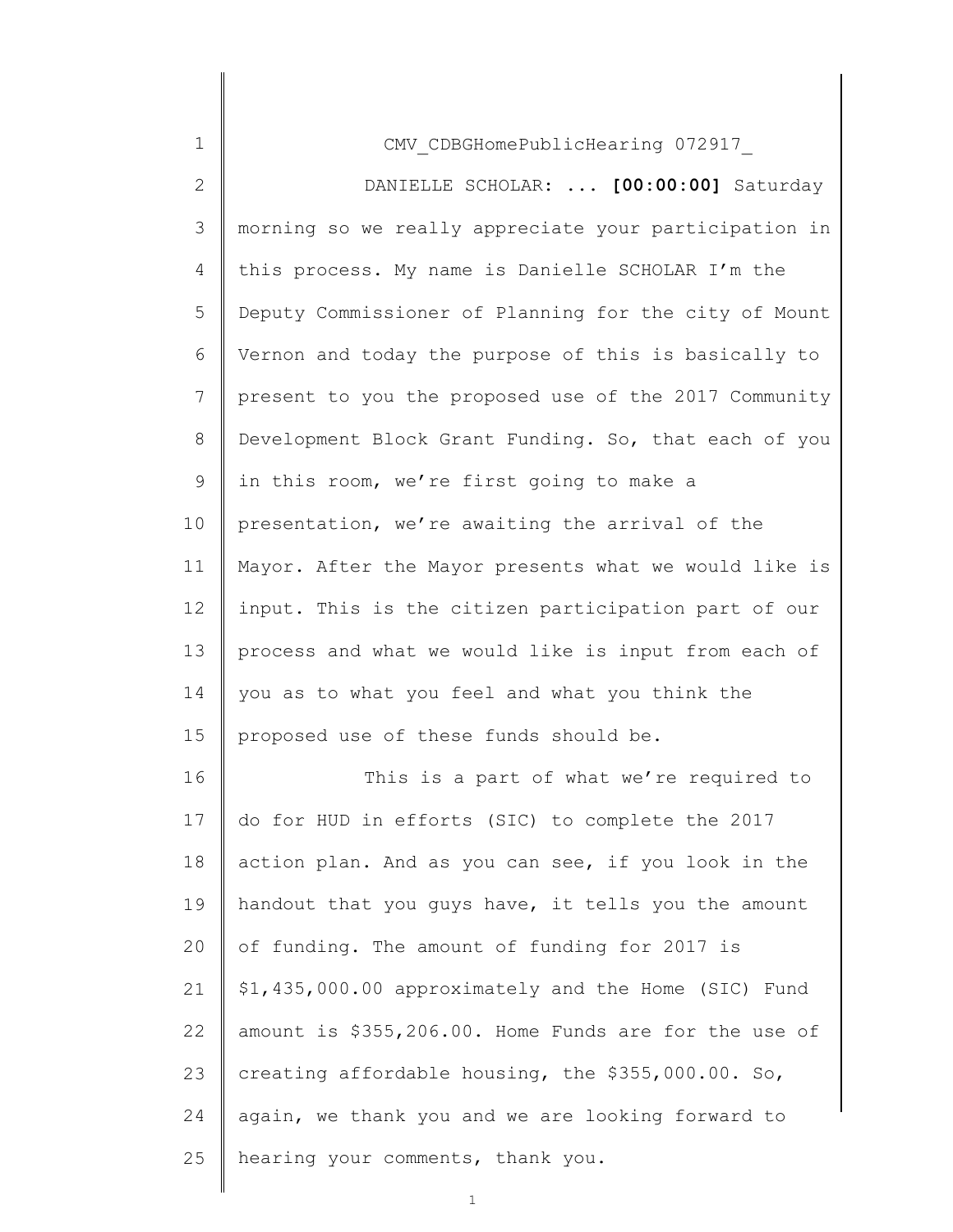| $\mathbf 1$    | CMV CDBGHomePublicHearing 072917                      |
|----------------|-------------------------------------------------------|
| $\mathbf{2}$   | DOM MCCOY: [00:01:28] Thank you,                      |
| $\mathfrak{Z}$ | Danielle, and again while we await the Mayor's        |
| 4              | arrival when you first came in through the doors on   |
| 5              | that table is a sign sheet. So, we would strongly     |
| 6              | encourage you to fill in the signup sheet. As much or |
| $7\phantom{.}$ | as little information as you're comfortable with. I   |
| $\,8\,$        | know people are concerned, rightly so, about privacy  |
| $\mathcal{G}$  | so if there is something that makes you uncomfortable |
| 10             | just leave it blank. But that's also an important     |
| 11             | component.                                            |
| 12             | HUD, Department of Housing and Urban                  |
| 13             | Development does like to, encourages municipalities   |
| 14             | like Mount Vernon and other places to do these events |
| 15             | because they want to ensure that the public has a     |
| 16             | meaningful opportunity to participate. And as         |
| 17             | Danielle just cited, the city is an entitlement       |
| 18             | jurisdiction. What that means is it automatically,    |
| 19             | each year receives a formula based amount of money.   |
| 20             | This year it's about \$1,450,000.00. It is also       |
| 21             | what's called a home participating jurisdiction. So   |
| 22             | it also receives formula, automatically receives, on  |
| 23             | a yearly basis home funds and that's for affordable   |
| 24             | housing. So, the city is well positioned.             |
| 25             |                                                       |

 $\parallel$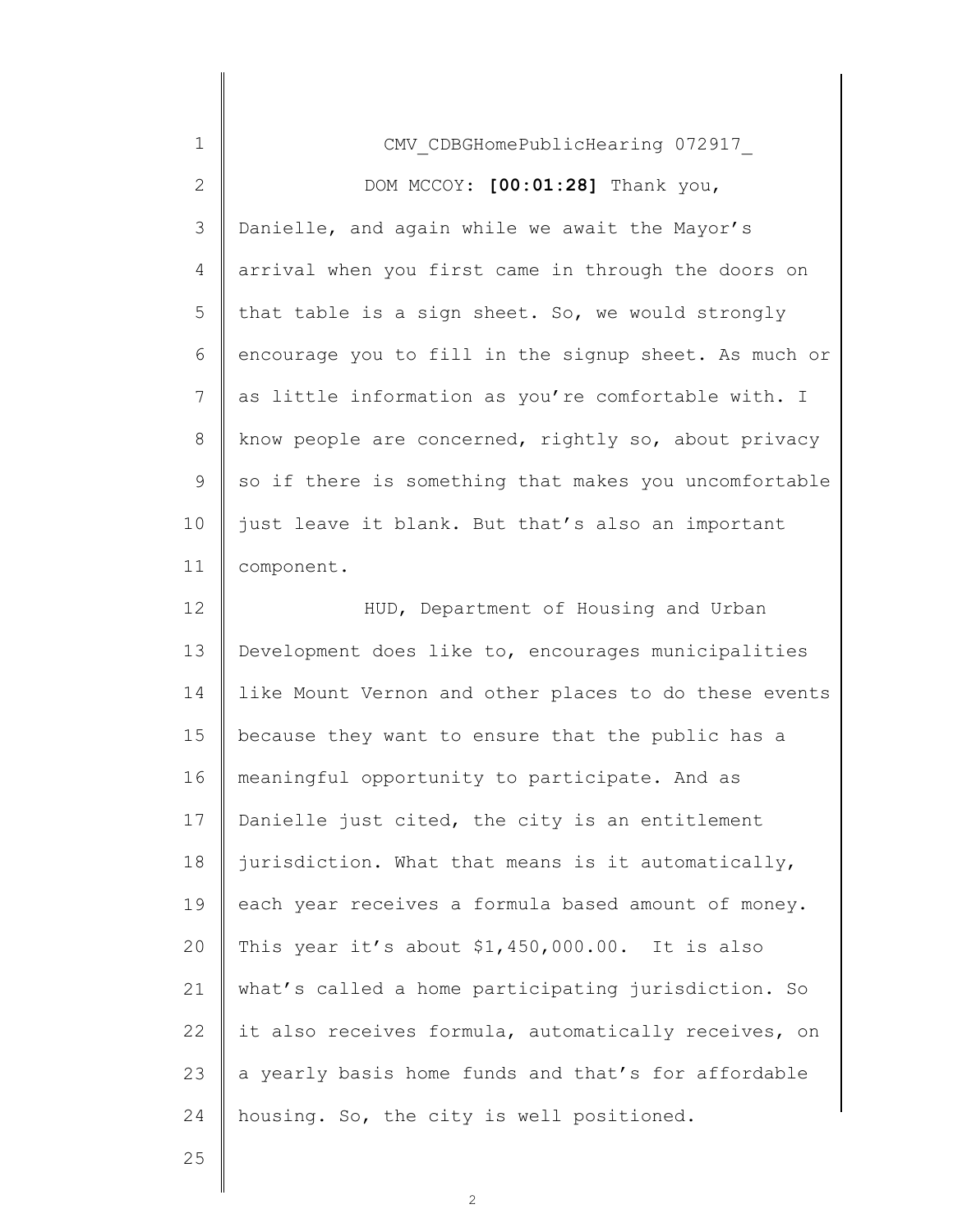| $\mathbf 1$    | CMV CDBGHomePublicHearing 072917                      |
|----------------|-------------------------------------------------------|
| $\overline{2}$ | The handouts next to the sign in sheet,               |
| 3              | what you have over there, there are two documents.    |
| 4              | One is the document of today's presentation. Tried to |
| 5              | keep it nice and concise so that we can really have a |
| 6              | dialogue and it's also up behind us. So, that is one  |
| $\overline{7}$ | of the documents, that's the thinner one. And then    |
| 8              | the thicker document is the actual draft annual plan  |
| 9              | itself. As Danielle indicated it includes a lot of    |
| 10             | information that HUD requires about the plan itself,  |
| 11             | the proposed use of the funds and who that particular |
| 12             | entity is. How much they (SIC) receive, what the      |
| 13             | outcomes (INAUDIBLE). And for an actual list, if you  |
| 14             | wanted to turn to it, again, while we give it a few   |
| 15             | more minutes page 30 of that thicker document         |
| 16             | contains a table that you can take a look at.         |
| 17             | DANIELLE SCHOLAR: [00:04:05] And while                |
| 18             | you're looking at that again, this is your            |
| 19             | opportunity as citizens to let us know what you       |
| 20             | think. So, please, I encourage everybody. I know      |
| 21             | public speaking is not an easy thing, however, I      |
| 22             | encourage everybody to fully participate and let us   |
| 23             | know what your thoughts are. Again, good morning      |
| 24             | everyone. If you just walked in please make sure that |
| 25             | you sign in. At the back of the room there's a sign   |
|                |                                                       |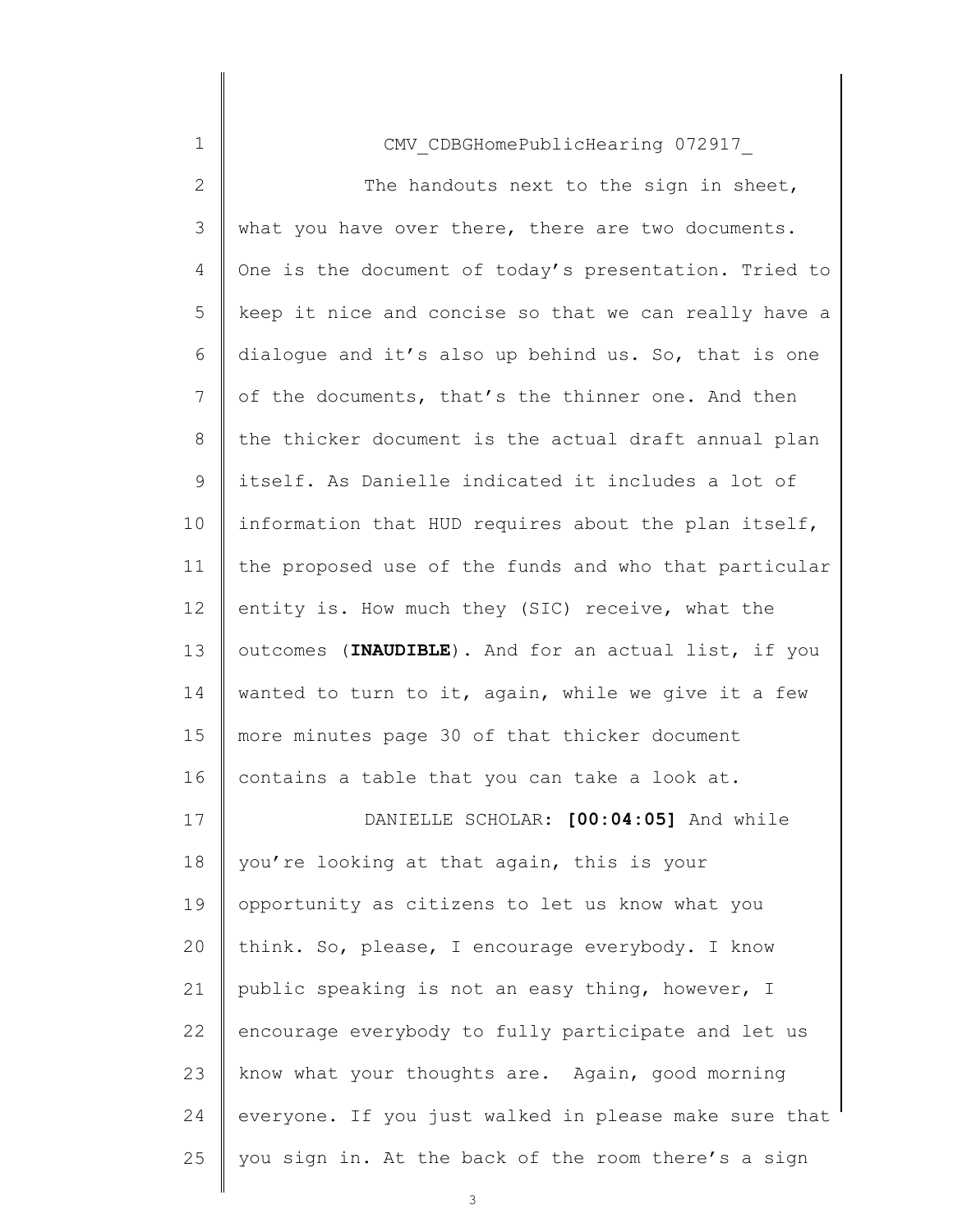1 2 3 CMV\_CDBGHomePublicHearing 072917\_ in sheet. Please make sure that you signed in. Thank you.

4

25

5 6 7 8 9 10 11 12 13 MAYOR THOMAS: [00:06:09] Welcome everybody. Thank you for not only coming to this hearing, but thanks for coming on a Saturday morning. I tried to get here a little earlier, but as you can see my boss kind of driving me, making sure that I get his stuff first. Which will always come first. But I want to again thank the whole planning team for pulling this together. It has been process to get to this point, but just know that it's not going to be without all of the reward for Mount Vernon.

14 15 16 17 18 19 20 21 22 23 24 So, I want to thank each and every one of you for going through this process and just know that we are about to do some really exciting things here in the city of Mount Vernon. I can't thank you enough. Thank the library for opening their doors to host us this morning. I know that (INAUDIBLE)... I just know that we are going to really do some great things as we go through this process to allocate funds to address the needs in our community. So, thank you all and I'm looking forward to a great hearing.

DANIELLE SCHOLAR: Thank you, Mayor Thomas.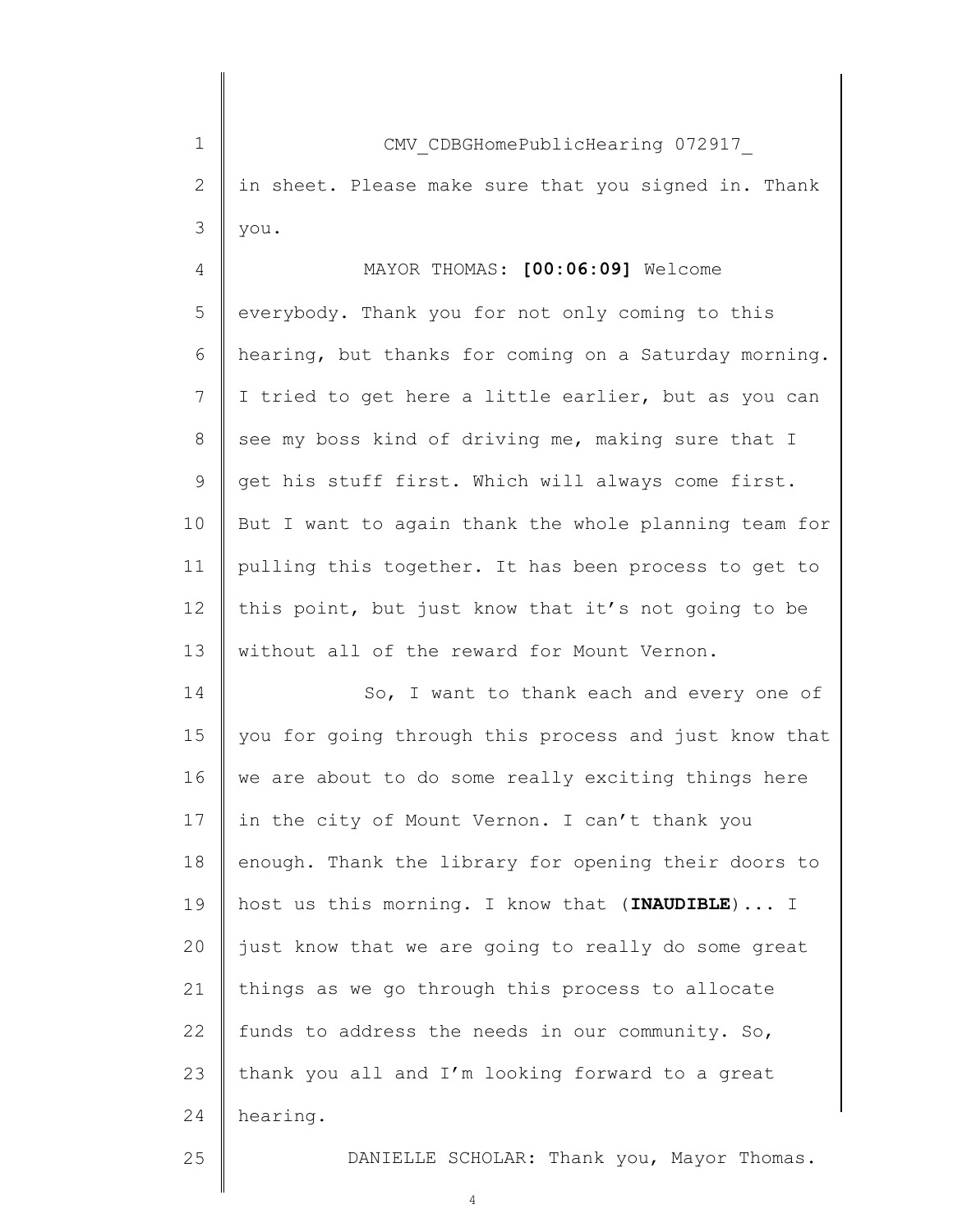CMV\_CDBGHomePublicHearing 072917\_

1

2

3

4

5

6

7

8

9

10

11

12

13

DOM MCCOY: [00:07:20] Thank you, Mayor Thomas for that introduction and again thank you for everyone for joining us this morning on a Saturday. What I'm going to do, if it's okay with everyone, it's a brief presentation, just going to walk through that and then I know that folks are anxious to share their feedback. So, for those, I don't think I've met any of you in this room. So, my name is Dom McCoy and I'm part of the planning team along with Danielle, Sylvia who are here with us today and others.

14 15 16 17 18 19 20 21 22 23 24 So, I'm going to work off of what you have in your hands and the slide deck which is also behind us. Danielle already talked about the importance of community participation so thank you for that. The comment period, and this constitutes part of the comment period, is going to be open until 4 p.m. on Monday, August 7th. Again, the amount of funds that the city has been fortunate to receive for fiscal year 2017, is \$1,435,000.00. And home funds is \$355,000.00.

25 If you turn to the bottom of page 2. As I indicated earlier, funding is allocated on a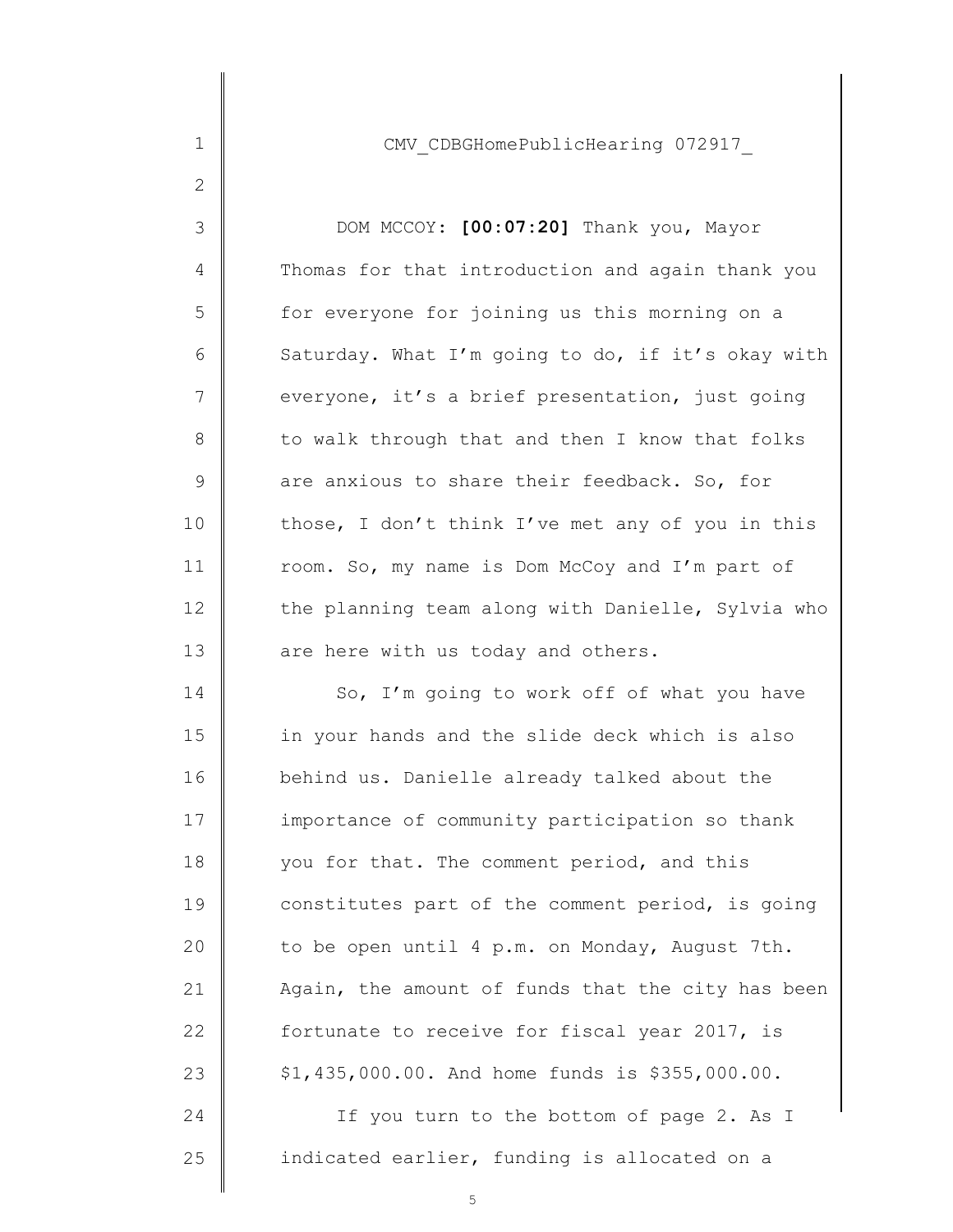| $\mathbf 1$ | CMV CDBGHomePublicHearing 072917                  |
|-------------|---------------------------------------------------|
| $\mathbf 2$ | formula basis each year. This is part of the plan |
| 3           | we need to submit to the Department of Housing    |
| 4           | and Urban Development by August 16th. The final   |
| 5           | plan. And after that, funds will get distributed  |
| 6           | to the recipients and then there is a follow up   |
| 7           | reporting part of the papers (SIC). So, that is   |
| 8           | something that the city will need to do to follow |
| 9           | up on the allocation of the funds.                |
| 10          | So, the annual plan is based, it's an             |
| 11          | implementation plan. The city has in place right  |
| 12          | now what is called five year consolidated plan.   |
| 13          | It's available on Mount Vernon's website. And     |
| 14          | what that is, is a road map for how the city      |
| 15          | wants to do economic development, community       |
| 16          | development and provide other services to         |
| 17          | residents. So, that's a consolidated plan and     |
| 18          | then the annual plan is something that is         |
| 19          | submitted every year. It is more targeted. It's   |
| 20          | based on how much the city is getting for that    |
| 21          | particular year and how those funds are going to  |
| 22          | be carried out both by the city and by outside    |
| 23          | organizations. Non-profits, churches and other    |
| 24          | groups.                                           |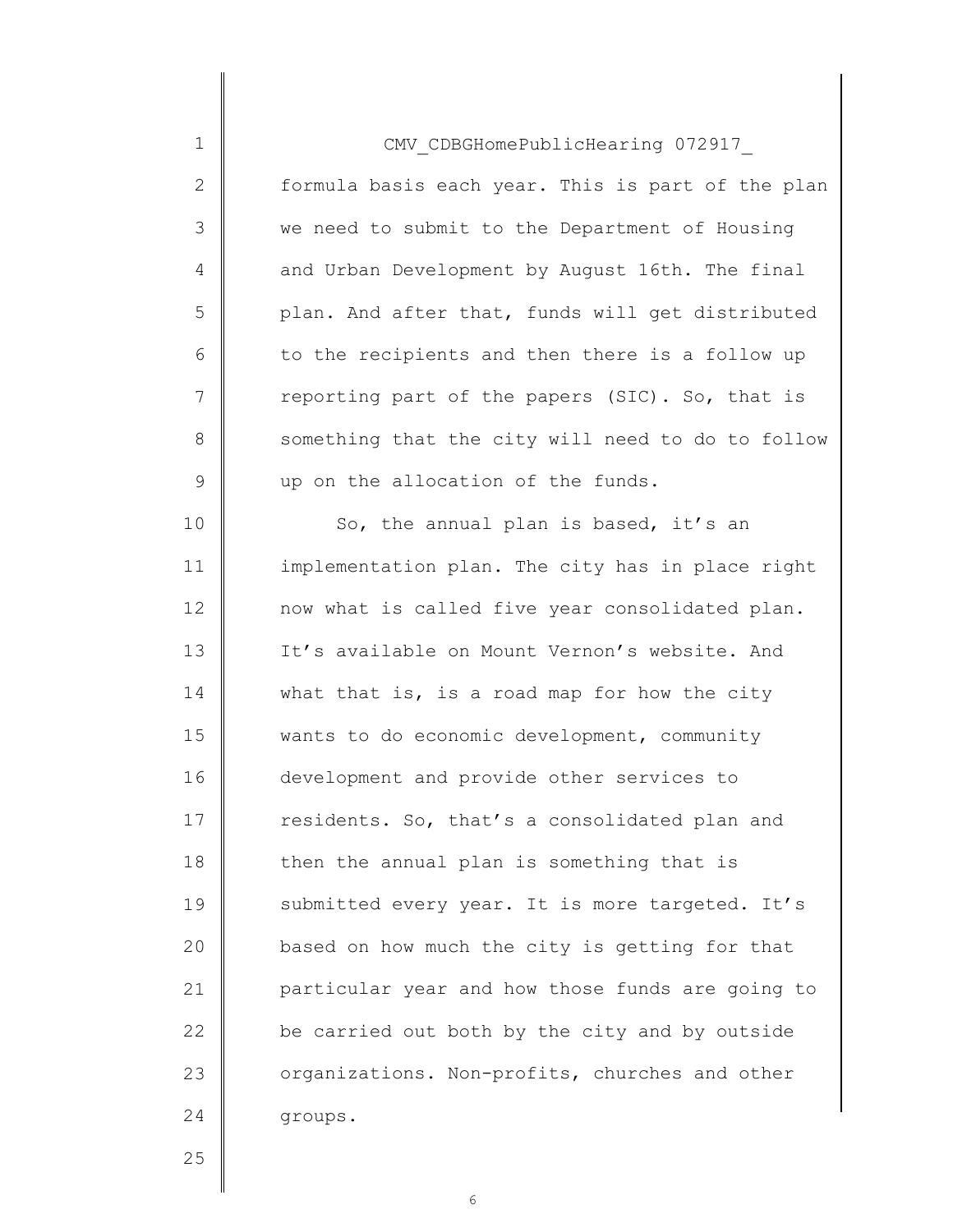| $\mathbf 1$  | CMV CDBGHomePublicHearing 072917                 |
|--------------|--------------------------------------------------|
| $\mathbf{2}$ | So, again, if you haven't been able to take      |
| 3            | a look at your plan I encourage you to do so     |
| 4            | today as part of the comment period. You can     |
| 5            | submit comments by email as well.                |
| 6            | So, on page four, it talked about how does       |
| 7            | Mount Vernon get these funds? These are formula  |
| $8\,$        | funds. These are federal funds and they are      |
| $\mathsf 9$  | distributed by U.S. Department of Housing and    |
| 10           | Urban Development. I have already talked about   |
| 11           | the five year consolidated plant. Mount Vernon's |
| 12           | runs from 2015 to 2019. Today's public hearing   |
| 13           | is the annual action plan and then later on is   |
| 14           | something that the planning staff will have to   |
| 15           | undertake and that's the submitting the annual   |
| 16           | report.                                          |
| 17           | Page six is something that I encourage folks     |
| 18           | to take a look at. Page six is a pie chart and   |
| 19           | what that shows is the annual plan from last     |
| 20           | year. So that shows, it's a breakdown of how the |
| 21           | city allocated it's resources from last year for |
| 22           | community development block grant programs       |
| 23           | specifically.                                    |
| 24           | So you will see the largest percentage of        |

 $\parallel$ 

7

funds went for program administration and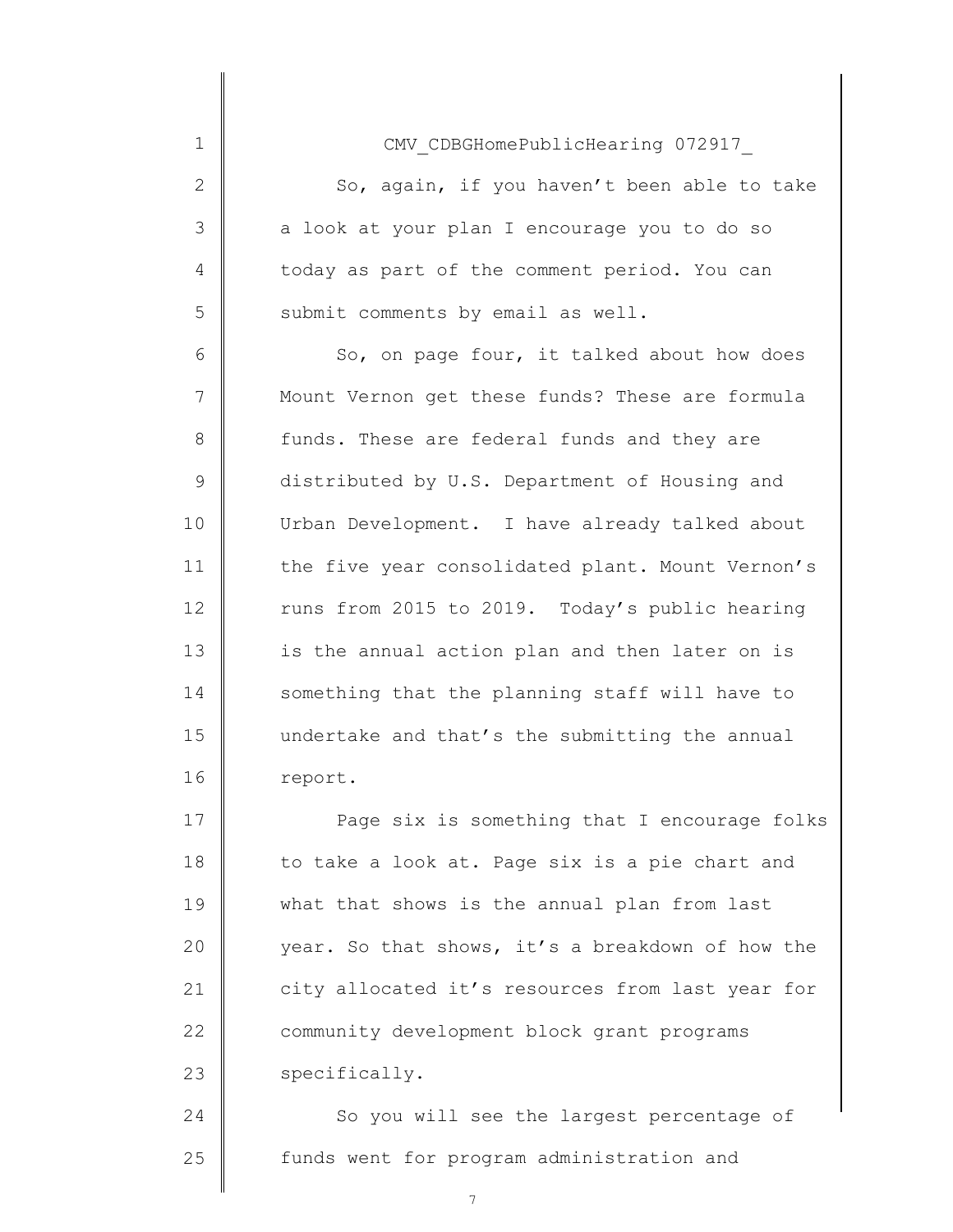| $\mathbf 1$   | CMV CDBGHomePublicHearing 072917                   |
|---------------|----------------------------------------------------|
| $\mathbf{2}$  | delivery and that is the Department of Planning,   |
| $\mathcal{S}$ | Community Development and the Urban Renewal        |
| 4             | Agency. Twenty-eight percent was allocated for     |
| 5             | housing. And when you see housing it's not market  |
| 6             | weight housing. This is housing for low and        |
| 7             | moderate income residents. So and vouchers,        |
| 8             | correct. It's, so it's targeted.                   |
| $\mathsf 9$   | The next largest percentage went for               |
| 10            | economic development. The following up on that     |
| 11            | neighborhood revitalization and then finally       |
| 12            | public services. And for a list of the             |
| 13            | organizations and entities that received funds     |
| 14            | that is available on the city's website as well.   |
| 15            | That is under the 2016 annual plan. You can,       |
| 16            | again, see the breakdown.                          |
| 17            | So, turning next to page seven, is one I           |
| 18            | think everyone in this room is going to want to    |
| 19            | spend a little bit of time taking a look at and    |
| 20            | something that we can discuss. Page seven are the  |
| 21            | proposed projects for the funds that Danielle      |
| 22            | talked about. The \$1,400,000.00 in CDBG funds and |
| 23            | then \$355,000.00 in home funds.                   |
| 24            | So the city was very fortunate. There has          |
| 25            | been a lot of interest in these funds. These are   |
|               |                                                    |

 $\parallel$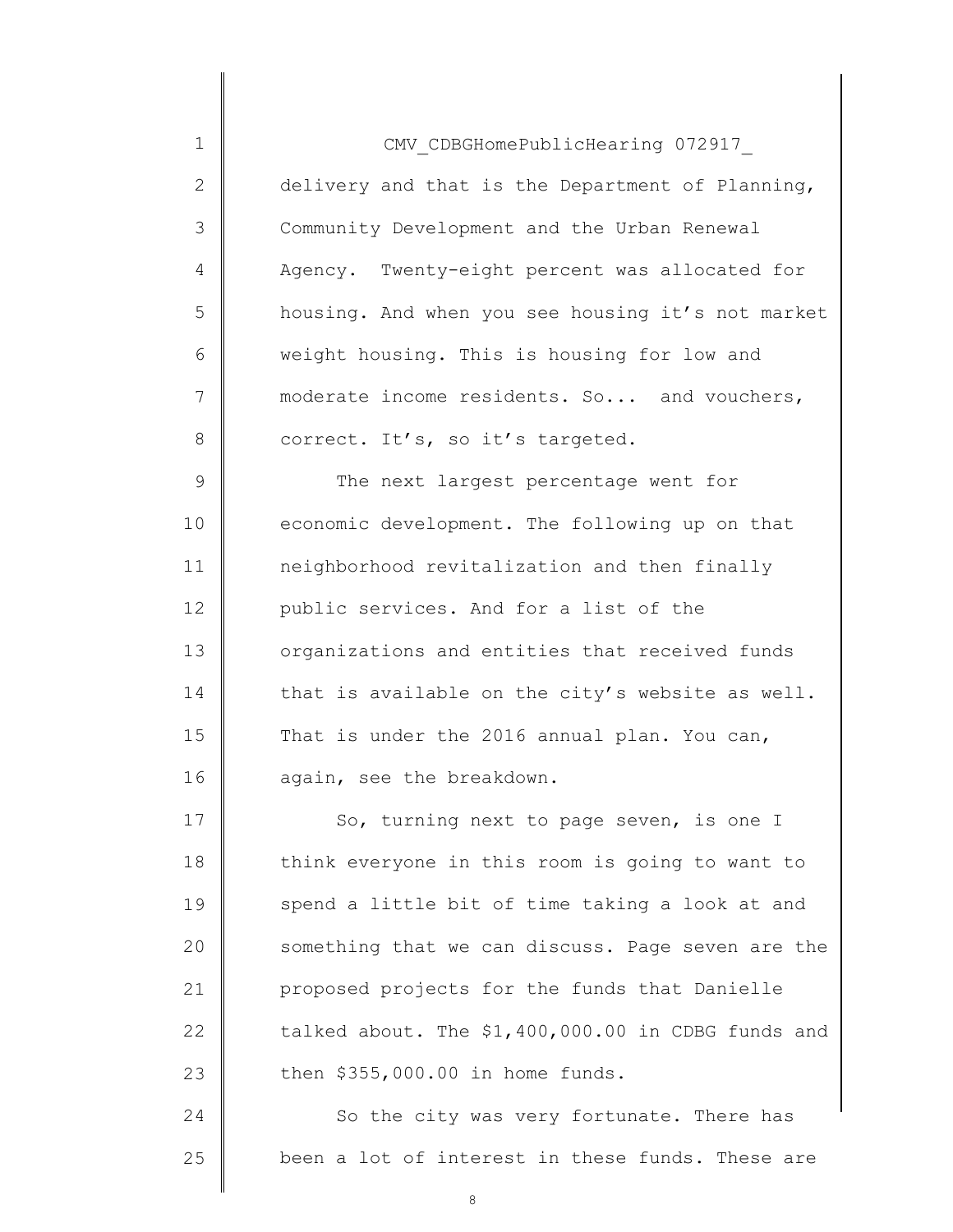CMV\_CDBGHomePublicHearing 072917\_ grant funds so it's not something that the city needs to repay. Typically the recipients also Don't need to repay these funds. So we are fortunate, and correct me if I'm wrong, but I think 27 applications from a variety of organizations.

1

2

3

4

5

6

7

8 9 10 11 12 13 14 15 So these organizations were city agencies, are eligible to apply and a number of them did. Churches applied. Tennant advocate applied, affordable housing groups. So we were very, very pleased with the number of applications that we received. So they were difficult decisions and choices to be made. And that's something that we'd like to hear from you guys about.

16 17 18 19 20 21 22 23 24 25 There are four columns as you'll see. The first column shows the entity. The second column shows generally what the funds will be used for. The third column is a column that HUD relies on. They want to know generally speaking whether it's going to be for neighborhood revitalization, economic development, affordable housing. Public services. And public services could be... and that's something I'd like to talk a little bit more about, but just public infrastructure. So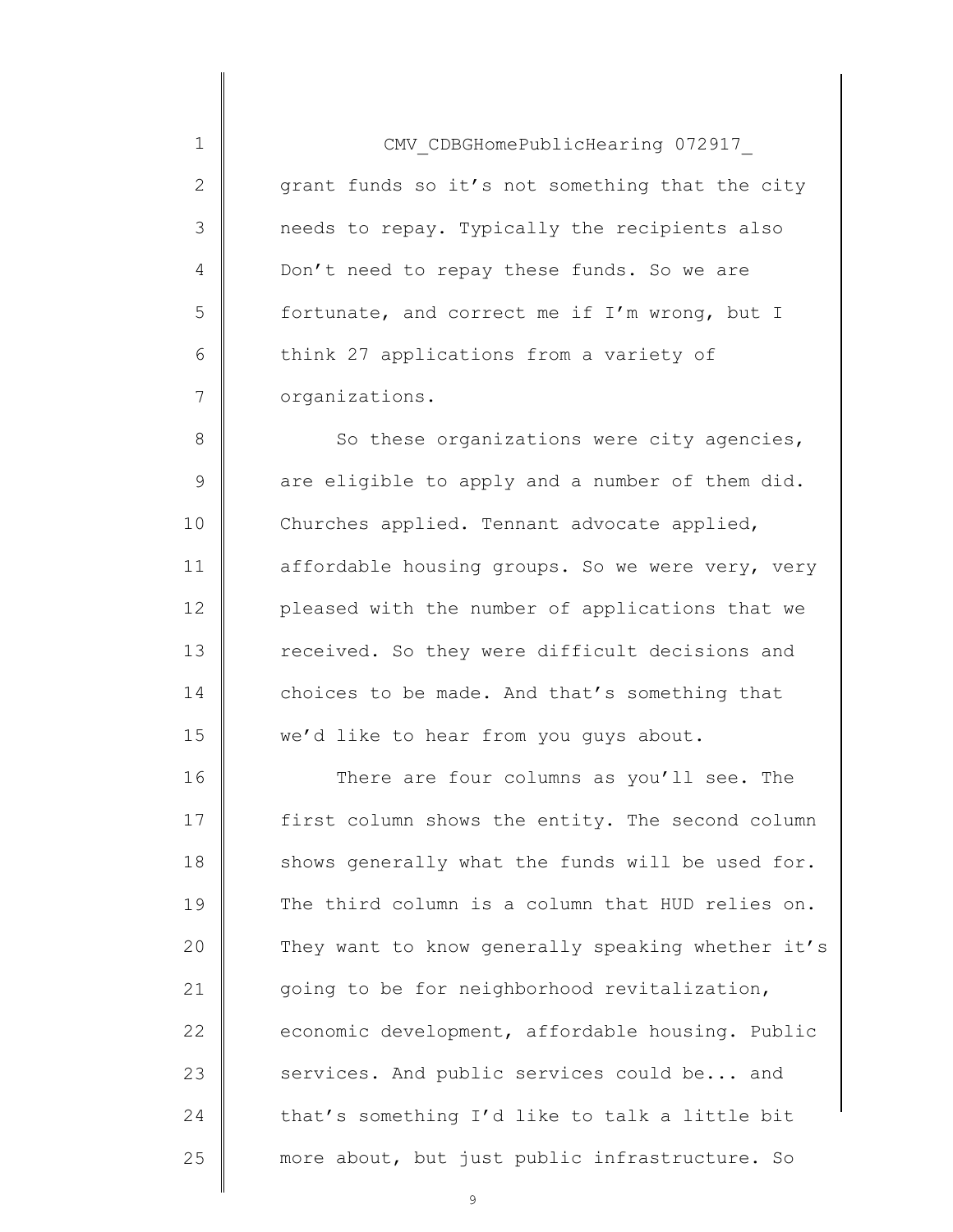| $\mathbf 1$   | CMV CDBGHomePublicHearing 072917                   |
|---------------|----------------------------------------------------|
| $\mathbf{2}$  | that could be traffic lights could be an example   |
| 3             | of that. And then the final column, you'll see is  |
| 4             | the amount of money that's proposed for each of    |
| 5             | those activities. The final page is something      |
| 6             | we'd also like you to comment about. I don't want  |
| 7             | to get ahead of myself, but the city also has      |
| 8             | \$786,000,000.00 in home funds and I said million, |
| $\mathcal{G}$ | excuse me, \$786,000.00 can't read my numbers      |
| 10            | here. Correct, I apologize, we've got to correct   |
| 11            | that. So, \$786,000.00 and those are home funds.   |
| 12            | So home funds is a program specifically for        |
| 13            | affordable housing, for low-moderate income        |
| 14            | households.                                        |
| 15            | So we would like to hear from folks about          |
| 16            | that as well as the city has \$67,440.00 in what   |
| 17            | are called emergency solutions grants. So the      |
| 18            | emergency solutions grants are for at risk         |
| 19            | individuals who may be homeless. And that is from  |
| 20            | fiscal year 2010 and those are funds that need to  |
| 21            | be spent very, very quickly. We welcome input and  |
| 22            | ideas on that as well. The last page, and I will   |
| 23            | stop here in a moment. That just lays out the      |
| 24            | whole timeline leading up to the final submission  |
| 25            | of the annual plan to the department on August     |
|               |                                                    |

 $\begin{array}{c} \hline \end{array}$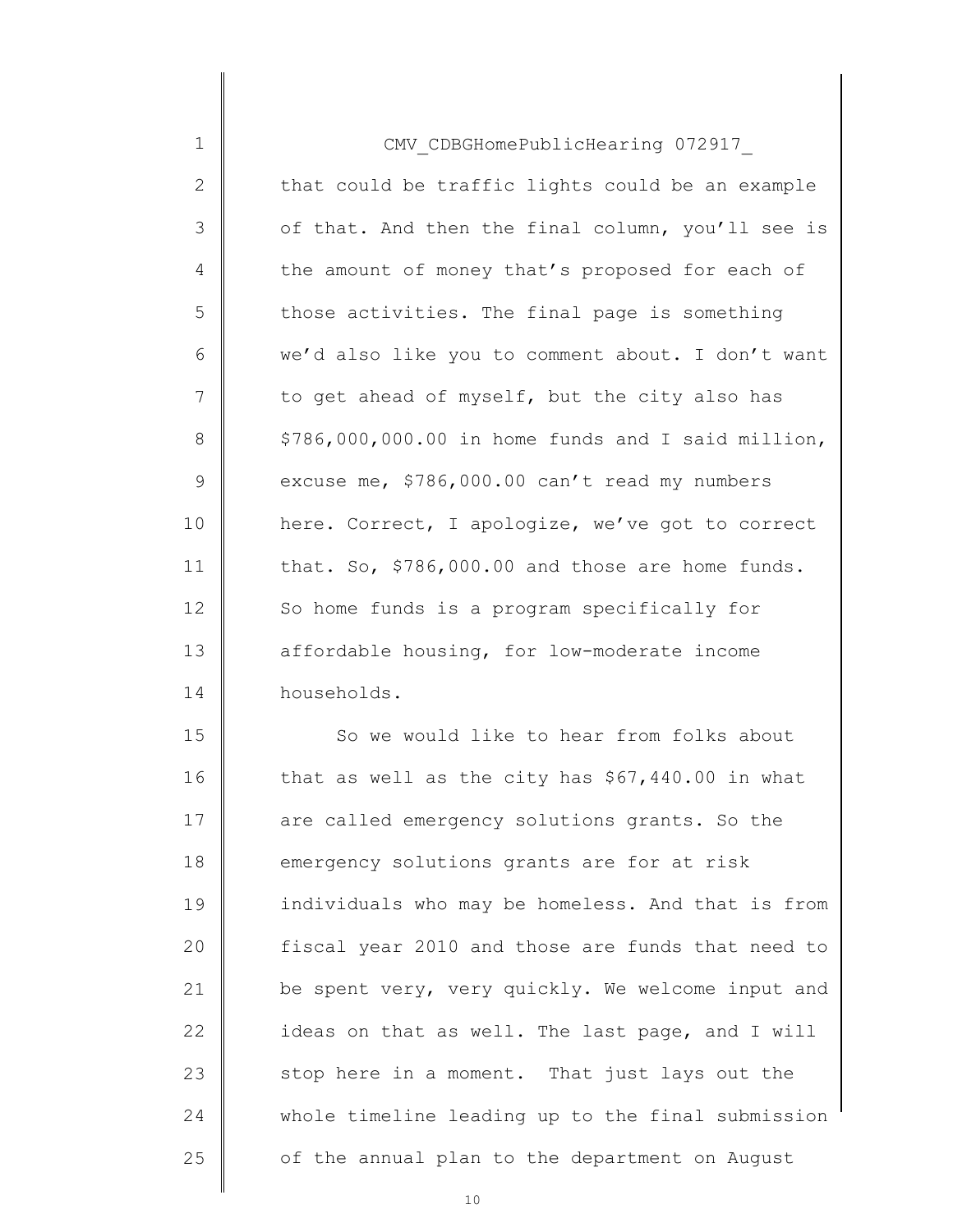| $\mathbf 1$   | CMV CDBGHomePublicHearing 072917                  |
|---------------|---------------------------------------------------|
| $\mathbf{2}$  | 16. So let me stop there and turn it back to      |
| 3             | Danielle for anything I might have missed.        |
| 4             | DANIELLE SCHOLAR: [00:17:26] Okay, I think,       |
| 5             | Dom, you've covered the majority of what needed   |
| 6             | to be covered. I'd like to just make a disclaimer |
| 7             | to say that after this process is Dome we're      |
| 8             | going to be turning around and jumping right back |
| $\mathcal{G}$ | in, in October to start the process for the 2018  |
| 10            | Community Development Block Grant funding. So     |
| 11            | please make sure when you see the notices that    |
| 12            | you tell people and that you are participatory in |
| 13            | the process.                                      |
| 14            | So, I think at this point what we'd like to       |
| 15            | do, additionally, I want to remind people to tell |
| 16            | your friends and families about the next hearing  |
| 17            | we're going to have. There is another hearing on  |
| 18            | Monday at City Hall from 1 to 3. So please tell   |
| 19            | people to come out and attend that hearing. So I  |

you have any other comments?

20

21

22

MAYOR THOMAS: Keep moving forward.

think at this point if the Mayor, Mayor Thomas do

23 24 25 DANIELLE SCHOLAR: Keep moving forward. Okay, thank you, your on it (SIC), okay. So we're going to keep moving forward and the Mayor just stated.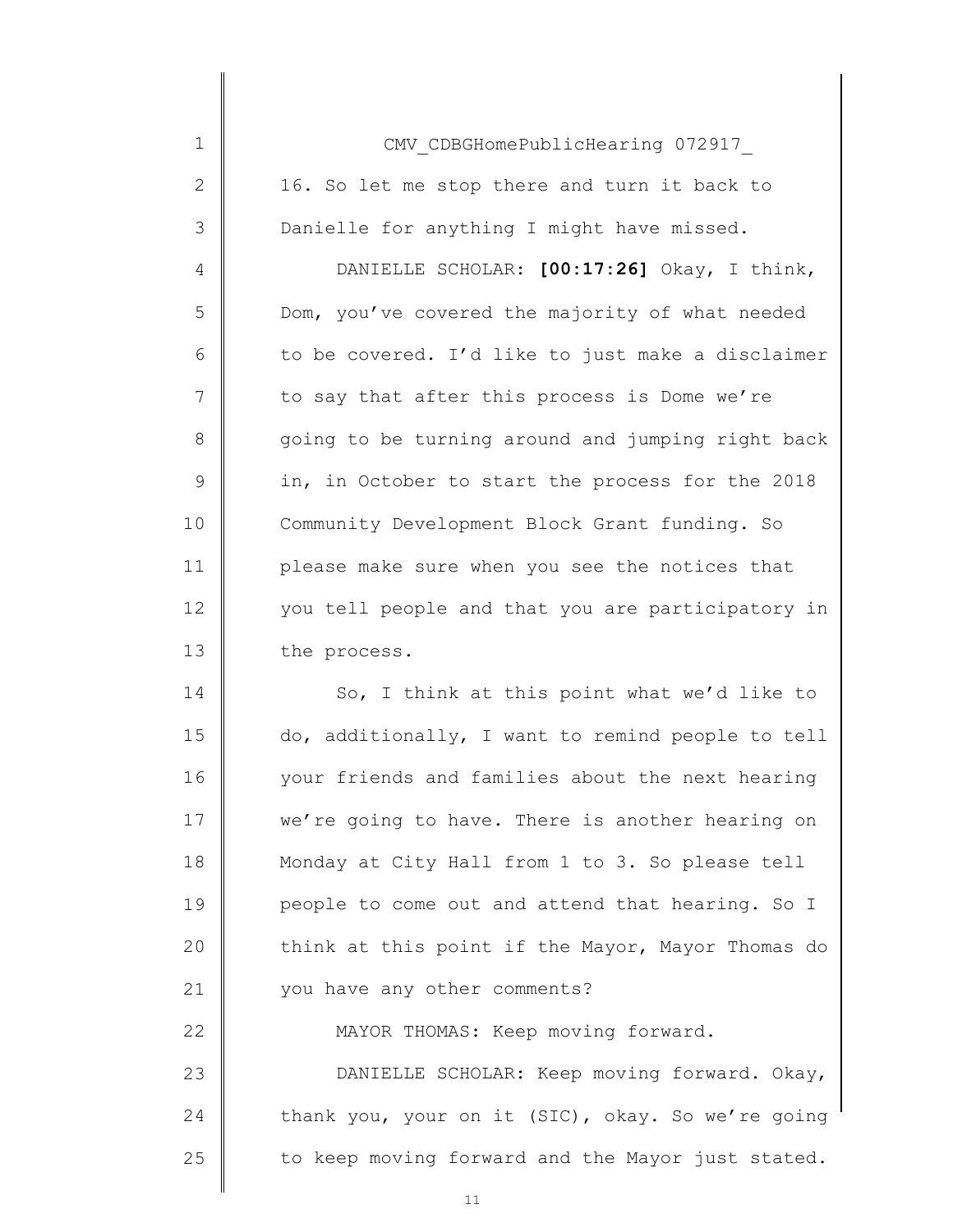| $\mathbf 1$   | CMV CDBGHomePublicHearing 072917                  |
|---------------|---------------------------------------------------|
| $\mathbf{2}$  | So at this point what I would like to do is open  |
| 3             | up for public comment. Again, we would really,    |
| 4             | really appreciate any comment. This is            |
| 5             | opportunity to let HUD know and let us know what  |
| 6             | you think the proposed use of these funds should  |
| 7             | be for 2017 Community Development Block Grant. So |
| 8             | I see a hand up, Miss Fleming, if you want to     |
| $\mathcal{G}$ | come and take the mic you can be the first        |
| 10            | speaker. Thank you. If you would state your name  |
| 11            | and your affiliation. Either resident or if you   |
| 12            | are representing an organization when you speak   |
| 13            | that would be really helpful. Thank you.          |
| 14            | MARY FLEMING: [00:18:54] Thank you, Miss          |
| 15            | SCHOLAR. Good morning, Mayor and to all those     |
| 16            | assembled. It is exciting that I have the         |
| 17            | opportunity to address I am Director of           |
| 18            | Scholarship Programs for the City of Mount Vernon |
| 19            | and my name is Mary Fleming. I have three people  |
| 20            | who are here to support our scholarship program.  |
| 21            | I have Dr. Andrea Love-Ryan and I have            |
| 22            | Mikail Oliver. And I have but one of the          |
| 23            | things as I'm looking at these funds that are     |
| 24            | listed saying \$30,000.00. I do know that when I  |
| 25            | came into the Planning Department and ran the     |
|               |                                                   |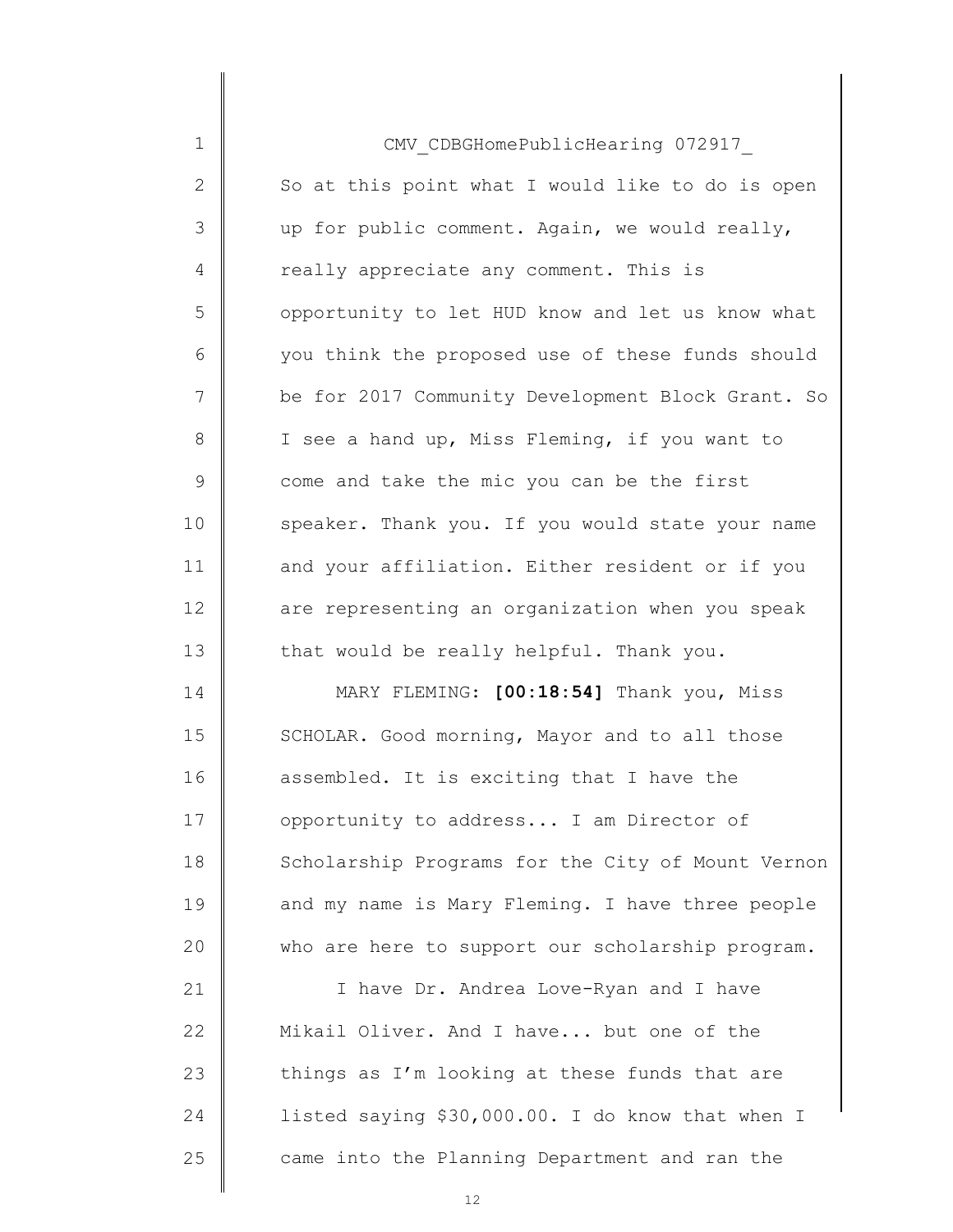| 1              | CMV CDBGHomePublicHearing 072917                  |
|----------------|---------------------------------------------------|
| $\overline{2}$ | Scholarship Program, we did have a funding's      |
| 3              | for at least \$150,000.00. We have been able to   |
| 4              | give monies to all recipients who submitted their |
| 5              | applications and did it in the right amount of    |
| 6              | time and we solicited all of their financials.    |
| 7              | And scholarship fund is for low to moderate       |
| 8              | families.                                         |
| 9              | Most of the families, the recipients are the      |
| 10             | ones who submitted are people, sometimes are      |
| 11             | first members of their families going to school.  |
| 12             | And I have been excited about this because I've   |
| 13             | seen the finished product. What comes to me and   |
| 14             | then they complete their college degree and many  |
| 15             | of them have come back to the city of Mount       |
| 16             | Vernon and are working within the city and have   |
| 17             | been a product of what the scholarship program is |
| 18             | about.                                            |
|                |                                                   |

19 20 21 22 23 24 25 So, Dr. Ryan... Dr. Ryan came as she was an undergraduate at College of New Rochelle. She came to me because she needed funds. She has a testimony which we will do today, but it's just to show what the product is. She was able to get the scholarship. The Mayor's (SIC) scholarship and then she came back to me and asked me if I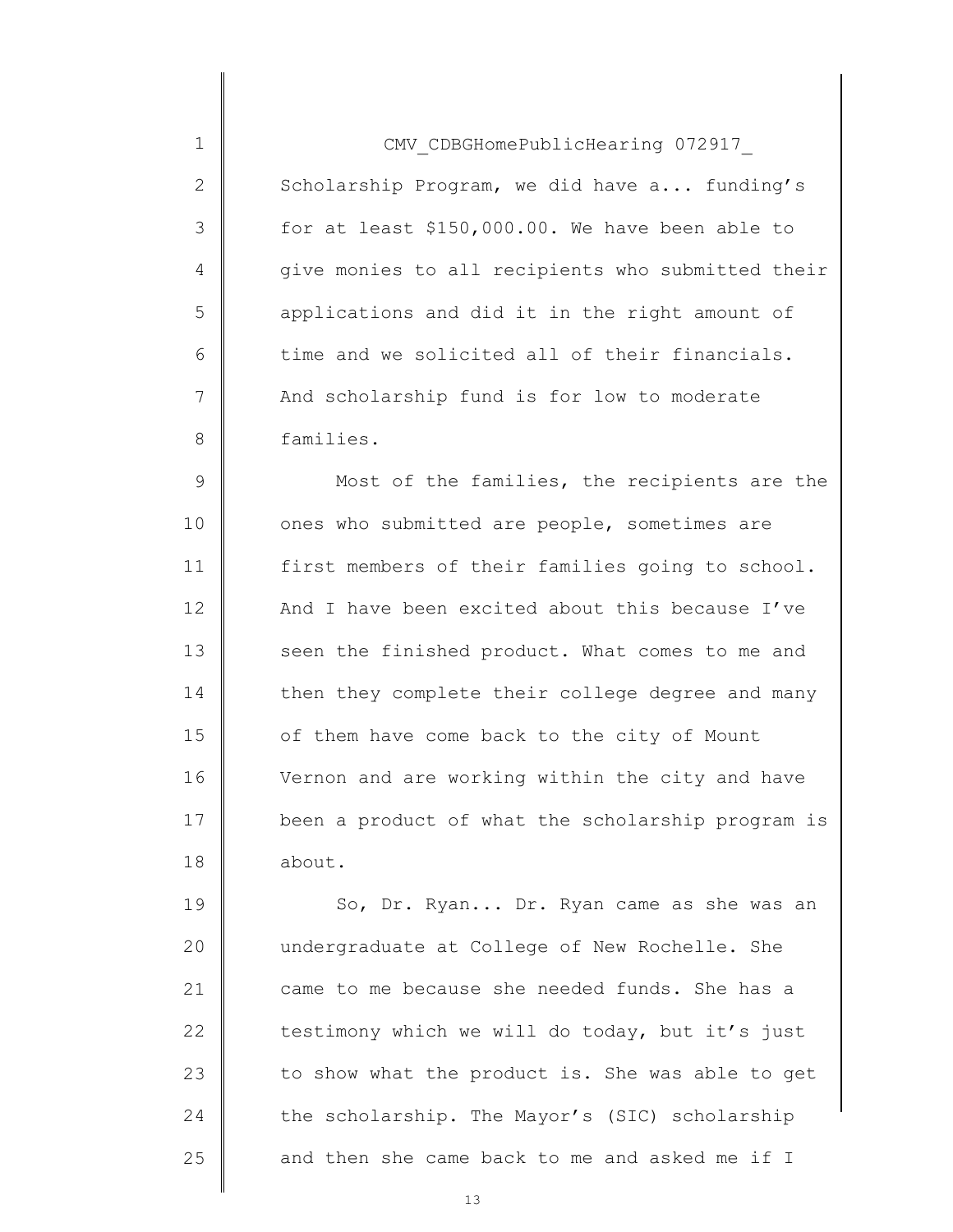| $\mathbf{1}$   | CMV CDBGHomePublicHearing 072917                  |
|----------------|---------------------------------------------------|
| $\overline{2}$ | had any way of getting her a master's degree.     |
| 3              | Unfortunately our scholarship program within the  |
| 4              | city does not offer a master's degree. But        |
| 5              | because I did know someone who had faith in me    |
| 6              | and asked me if I believed in her they would give |
| 7              | her a master's. So those are the things that once |
| 8              | the city stands behind their residents and        |
| 9              | showing good faith that she was able to receive   |
| 10             | the undergraduate funds. She was able to go on    |
| 11             | and get her masters. And then on to receive a     |
| 12             | doctorate.                                        |

13 14 15 16 17 18 19 20 21 22 23 24 25 So what I'm saying is that the city, with assets, we get more funds because we have more people coming into the city. College education has increased dramatically and if we don't do that, we're going to be a lost city because we want to have an educated city. Once they can come back to the city and offer all of their education and what they're... because they believe in the city. If you give to a resident they're going to come back because I mean, we're one of the few cities that still offer educational assistance funds. So I would like to have Dr. Ryan come and just say what the scholarship has meant to her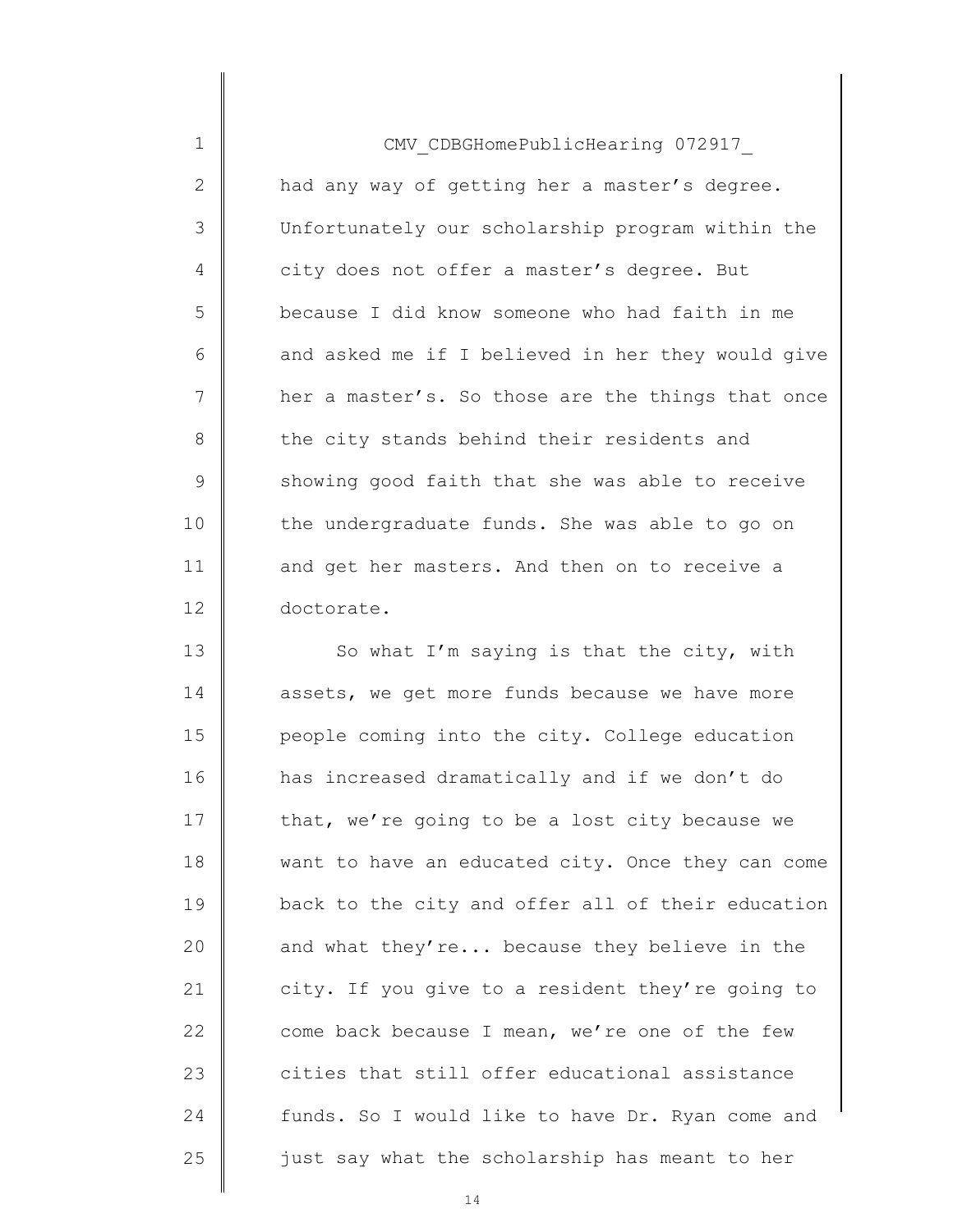| $\mathbf 1$ | CMV CDBGHomePublicHearing 072917                  |
|-------------|---------------------------------------------------|
| 2           | and also the other two. I have a young man who is |
| 3           | presently in his second year in college. I do     |
| 4           | know without this education assistance he would   |
| 5           | not have been able to go to school. His mother    |
| 6           | comes, and unfortunately there would have been    |
| 7           | others here but they are working today because    |
| 8           | they are getting ready to go back to school. So   |
| $\mathsf 9$ | Dr. Ryan would you kindly come please, thank you. |
| 10          | DR. RYAN: [00:23:20] Thank you so much. Why       |
| 11          | don't the others come and stand with me. We're    |
| 12          | going to speak so we can do it as a group. It's   |
| 13          | really not about me. It's about the collected     |
| 14          | efforts of academics, education and our community |
| 15          | (INAUDIBLE) So, again I Don't want to turn my     |
| 16          | back to you, but I want to thank you for having   |
| 17          | us here and I do want to of course address our    |
| 18          | mayor. Thank you, you know, I pray for you every  |
| 19          | night and I'm grateful. It was truly an honor and |
| 20          | a blessing to have Miss Mary Fleming assist me    |
| 21          | with the scholarship from the Mayor's office. I   |
| 22          | had been out of college for 27 years and I had    |
| 23          | the opportunity to go back to school. Knowing     |
| 24          | that one's community is here to help them go back |
| 25          | to school gives them a certain strategic hope and |
|             |                                                   |

 $\begin{array}{c} \hline \end{array}$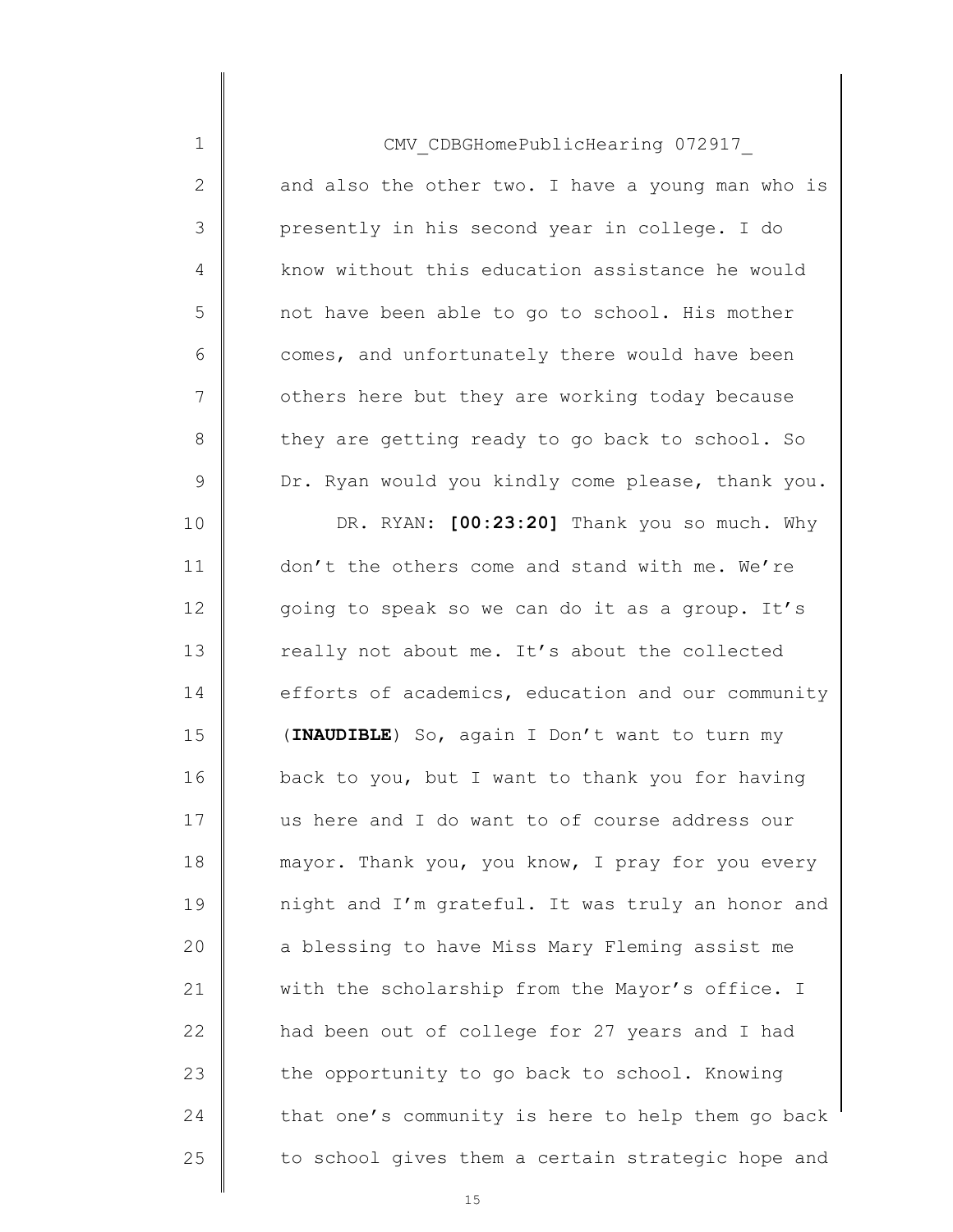CMV\_CDBGHomePublicHearing 072917\_ we don't have to necessarily depend just on ourselves, but to have the community behind us really gives us strategic hope.

1

2

3

4

5

6

7

8

9

10

11

12

13

14

15

16

So it was always a blessing to know that I could come here and then the college also knew that I wasn't standing alone. Our families are behind us because they too want to see us succeed. So with the college knowing that the community of Mount Vernon was behind me and my family, knowing that I was going back to college after 27 years and I, having such strategic hope, I could my mind together regardless of the background that I had and I could go to school and study because studying now would put me in a new direction from the wasted life that I had.

17 18 19 20 21 22 23 24 25 So when a community invests in that individual you get a great yield at the end of the investment. And again, my testimony is powerful and I don't want to really take a lot of time with that because we'd be here for a long time. However, what was so paramount is that at the end of all of my education I'm now, besides being a minister, I teach a program where education is the post. Spiritual and academic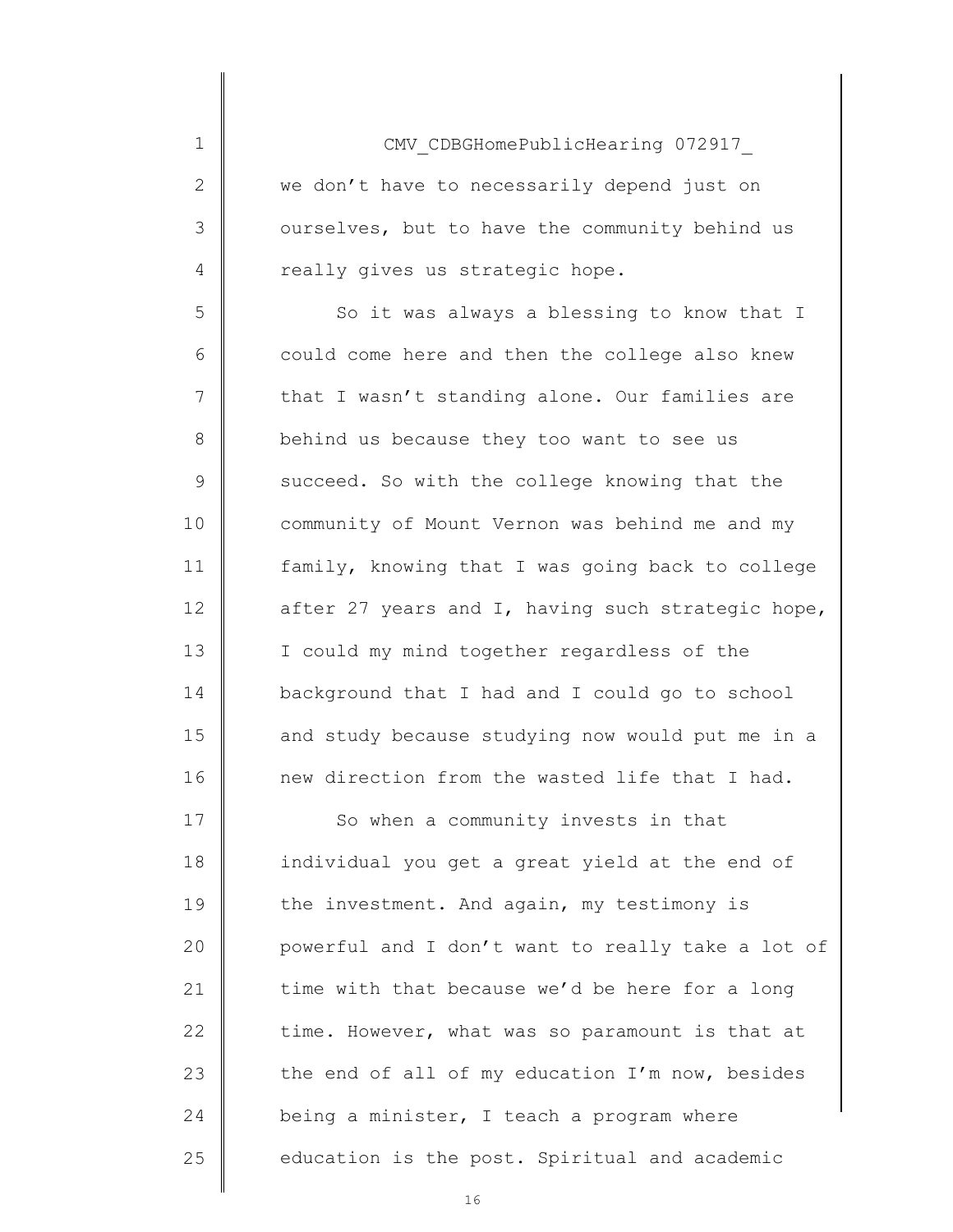| $\mathbf 1$  | CMV CDBGHomePublicHearing 072917                  |
|--------------|---------------------------------------------------|
| $\mathbf{2}$ | education is the focus and I now encourage people |
| 3            | to go back to college and that's the main thing   |
| 4            | because I think that a mind is a terrible thing   |
| 5            | to waste. So I think that while I'm now           |
| 6            | encouraging people to come or go back to college, |
| 7            | they're going to be they are residents of         |
| 8            | Mount Vernon, I do a program in Mount Vernon and  |
| 9            | I have no left Mount Vernon. They're going to     |
| 10           | they are residents and they are going to have to  |
| 11           | come to Miss Mary Fleming and that I want to      |
| 12           | encourage you that that amount of money, while we |
| 13           | are grateful for that little amount of money. I   |
| 14           | would love to encourage you to go back to the     |
| 15           | board and pray, because I know you all pray,      |
| 16           | about giving a little more. Because there are     |
| 17           | the Mount Vernon community still has more         |
| 18           | residents that are adults that want to go back to |
| 19           | college. And we are responsible for helping them. |
| 20           | And I'm in this community day in and day out      |
| 21           | encouraging people to go back to school. From 18  |
| 22           | on because they cannot get lost (SIC) to this     |
| 23           | community of what the world looks like.           |
| 24           | So I'm here to encourage Miss Mary Fleming,       |
| 25           | from the Mayor's office to continue on okay?      |

∥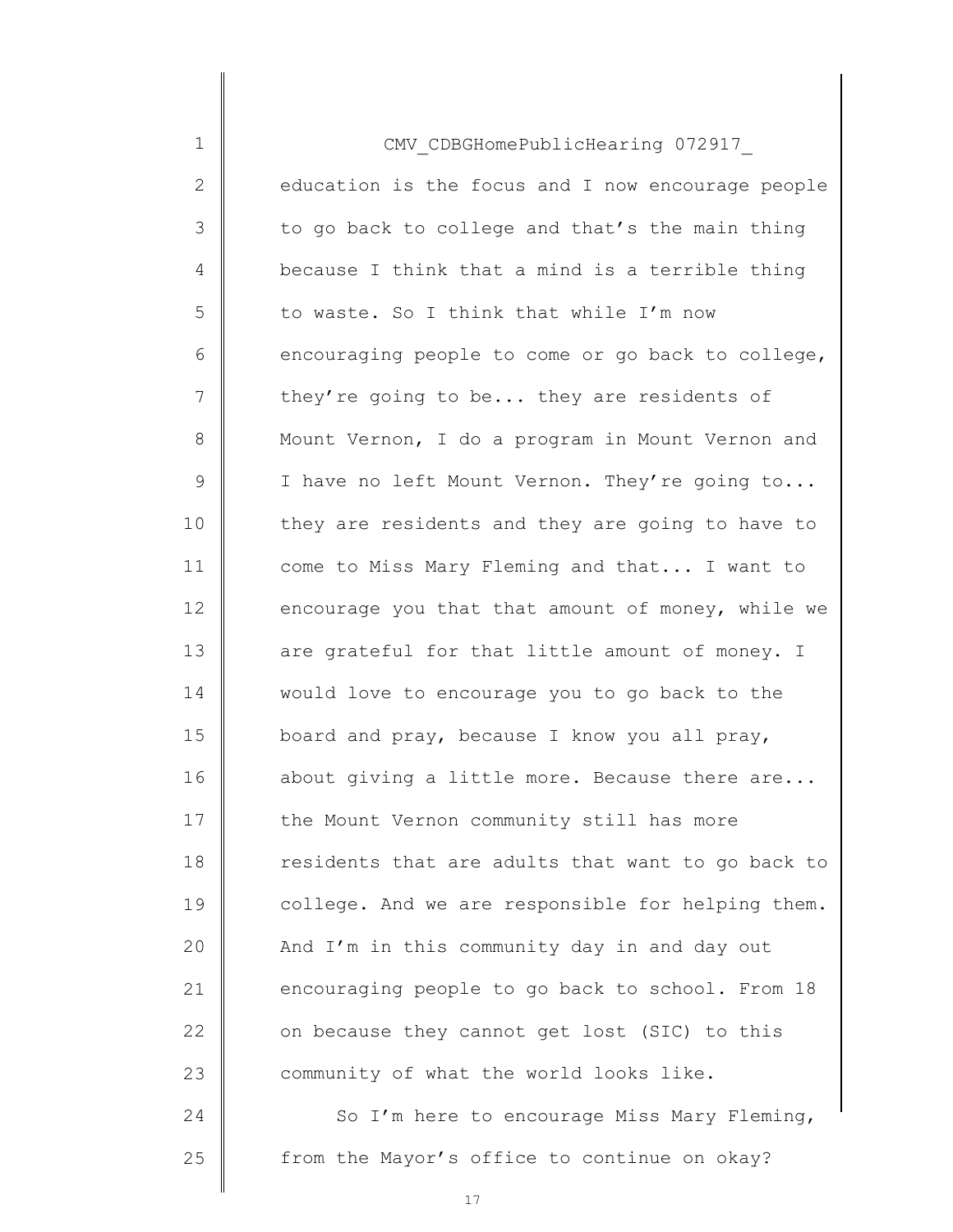| $\mathbf 1$    | CMV CDBGHomePublicHearing 072917                  |
|----------------|---------------------------------------------------|
| $\mathbf{2}$   | Because they cannot get lost to the world. If we  |
| 3              | continue to look like the world we don't have     |
| $\overline{4}$ | we have to be transformed by the renewing of our  |
| 5              | minds. So all that you can do, if you can go back |
| 6              | and think how can we put a couple more monies     |
| 7              | (SIC) into this. I think it would be beneficial.  |
| $8\,$          | I am very grateful for the monies that I received |
| $\mathsf 9$    | and I want to see you guys make it. I want to see |
| 10             | you not stop at your bachelors. I want to see you |
| 11             | go to get your master's and if God so ordains it  |
| 12             | I want you to get your doctorate because this     |
| 13             | community could be filled not for sake of just    |
| 14             | saying we did it, because it's not about us, it's |
| 15             | so that we can turn around and help the next      |
| 16             | generation. We may not work directly with the     |
| 17             | next generation, but they can look to you to say, |
| 18             | if God did it for me he can do it for you.        |
| 19             | LAMONT: [00:28:20] My name is Lamont (SIC)        |
| 20             | McCrae. I'm a current student at Westchester      |
| 21             | Community College. I've been going there since    |
| 22             | the Spring of 2016. I recently took the Summer    |
| 23             | off because my financial aid ran out, but I will  |
| 24             | be going back into (SIC) the Fall this year and   |
| 25             | I'm an new recipient of the Mayor's scholarship.  |

 $\parallel$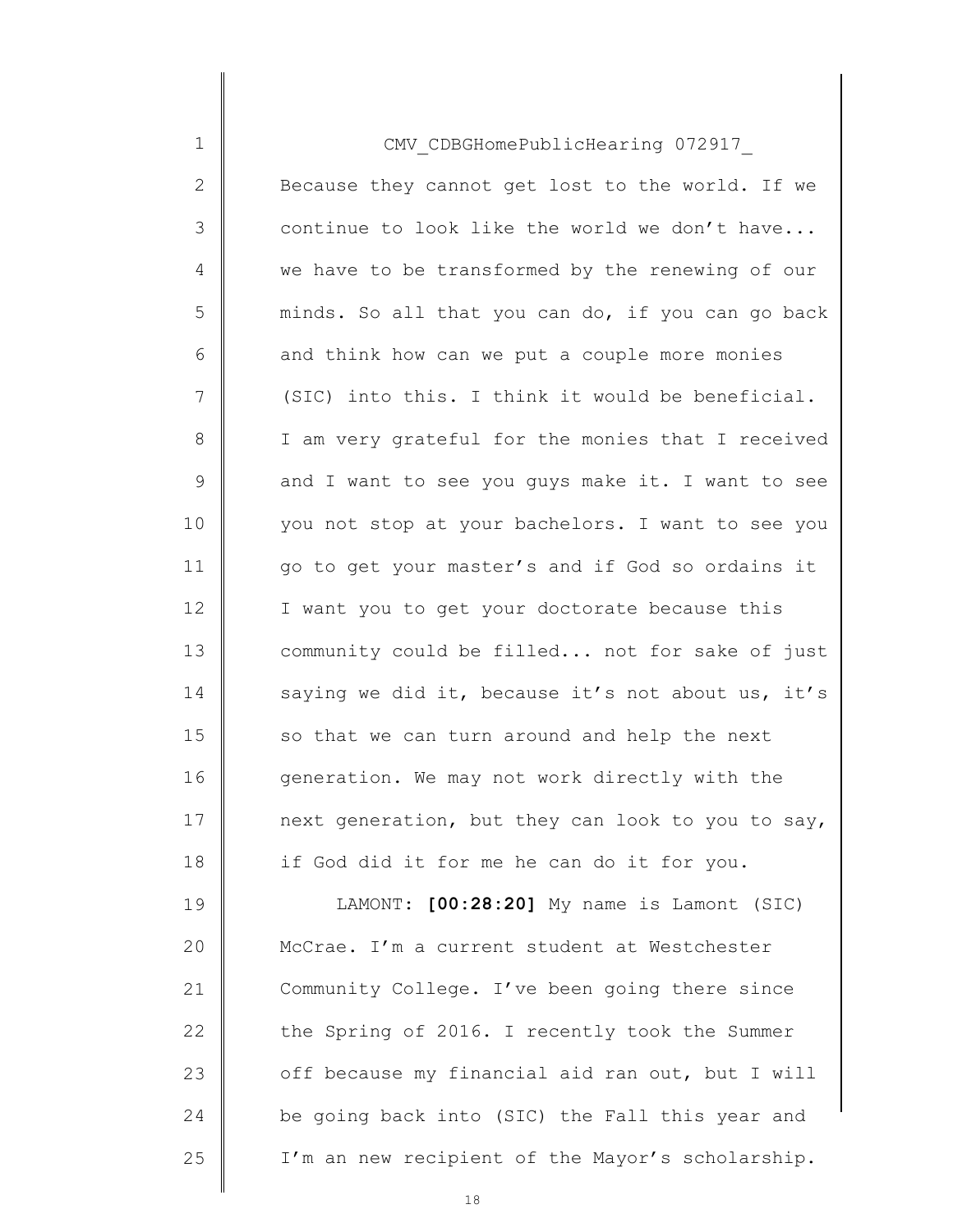| $\mathbf 1$   | CMV CDBGHomePublicHearing 072917                  |
|---------------|---------------------------------------------------|
| $\mathbf{2}$  | I recently applied this year and I think it's one |
| 3             | of the best scholarships. This year it's my first |
| 4             | actual scholarship I actually applied for since   |
| 5             | I've been in college and I think it was very fair |
| 6             | for the rules and the submissions of what you     |
| 7             | have to have to be qualified because there are    |
| 8             | other scholarships that are qualify for you to    |
| $\mathcal{G}$ | have more credits or different qualifications to  |
| 10            | sign up. So I believe this was a good             |
| 11            | especially for the four coming up, this was a     |
| 12            | very good opportunity to (INAUDIBLE)  going to    |
| 13            | college in the Fall of this year. I think you     |
| 14            | should register and it will be a very great help  |
| 15            | and (INAUDIBLE) my education and I'm going, my    |
| 16            | major is business administration and I will       |
| 17            | continue that until I get my Bachelor's and I     |
| 18            | should be graduating in Spring 2018. I appreciate |
| 19            | the opportunity (INAUDIBLE)  to take advantage,   |
| 20            | move forward and give it a shot. I appreciate it, |
| 21            | thank you so much.                                |
| 22            | MIKAIL OLIVER: [00:30:12] My name is Mikail       |
| 23            | Oliver and I was born and raised in Mount Vernon. |
| 24            | When I qualified for this scholarship I couldn't  |

believe it because I'm the first in my family who

25

 $\parallel$  $\parallel$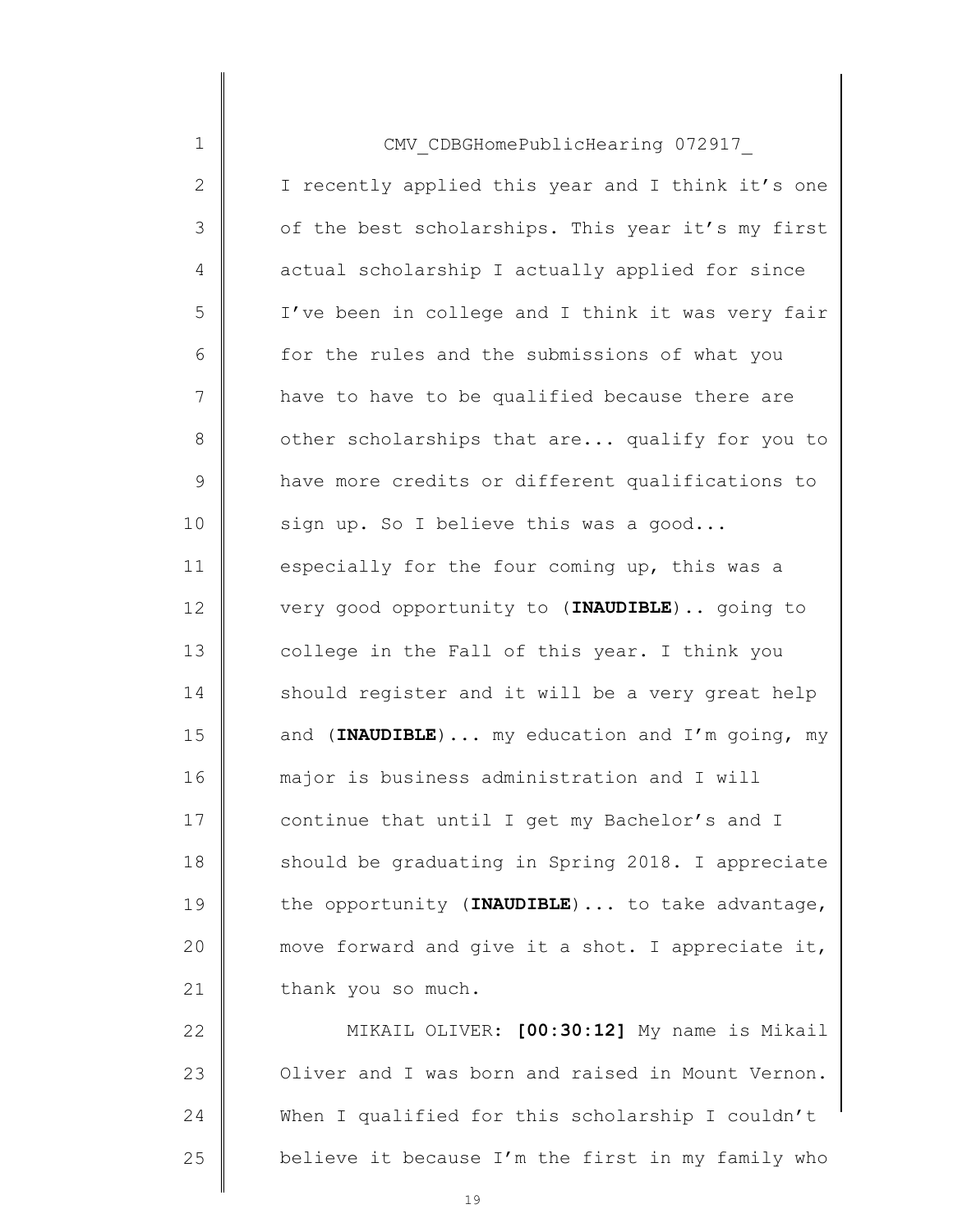| $\mathbf{1}$   | CMV CDBGHomePublicHearing 072917                  |
|----------------|---------------------------------------------------|
| $\overline{2}$ | even stepped (SIC) to a college. My mom and my    |
| 3              | father never stepped to a college. So now when I  |
| 4              | went to school I was so serious and I'm so        |
| 5              | focused. I'm so happy because I never, I never    |
| 6              | had an opportunity like this. It's my first       |
| 7              | scholarship and they're so welcoming and so nice. |
| 8              | (INAUDIBLE)  because this is my last year. I've   |
| 9              | done one year so far. I'm going for my associates |
| 10             | degree and I'm about to finish right now at       |
| 11             | Dutchess Community College.                       |
|                |                                                   |

12 13 14 15 16 17 18 19 20 21 22 23 24 SYLVIA BOLIVAR: [00:31:18] Dr. Ryan, Lamont and Mikail, thank you for your powerful testimony and Mary Fleming thank you for your testimony as well. We are also... education and youth services are huge priorities of this administration and one of the things we are committed to doing is as we assess all of the needs of the city and get input from everyone in the community, we're looking not only at CDBG funds, but other venues of funding to help address a lot of the needs that are here in the city that are being unmet. So we are looking not only at CDBG but at other funding sources and funding streams and trying to

25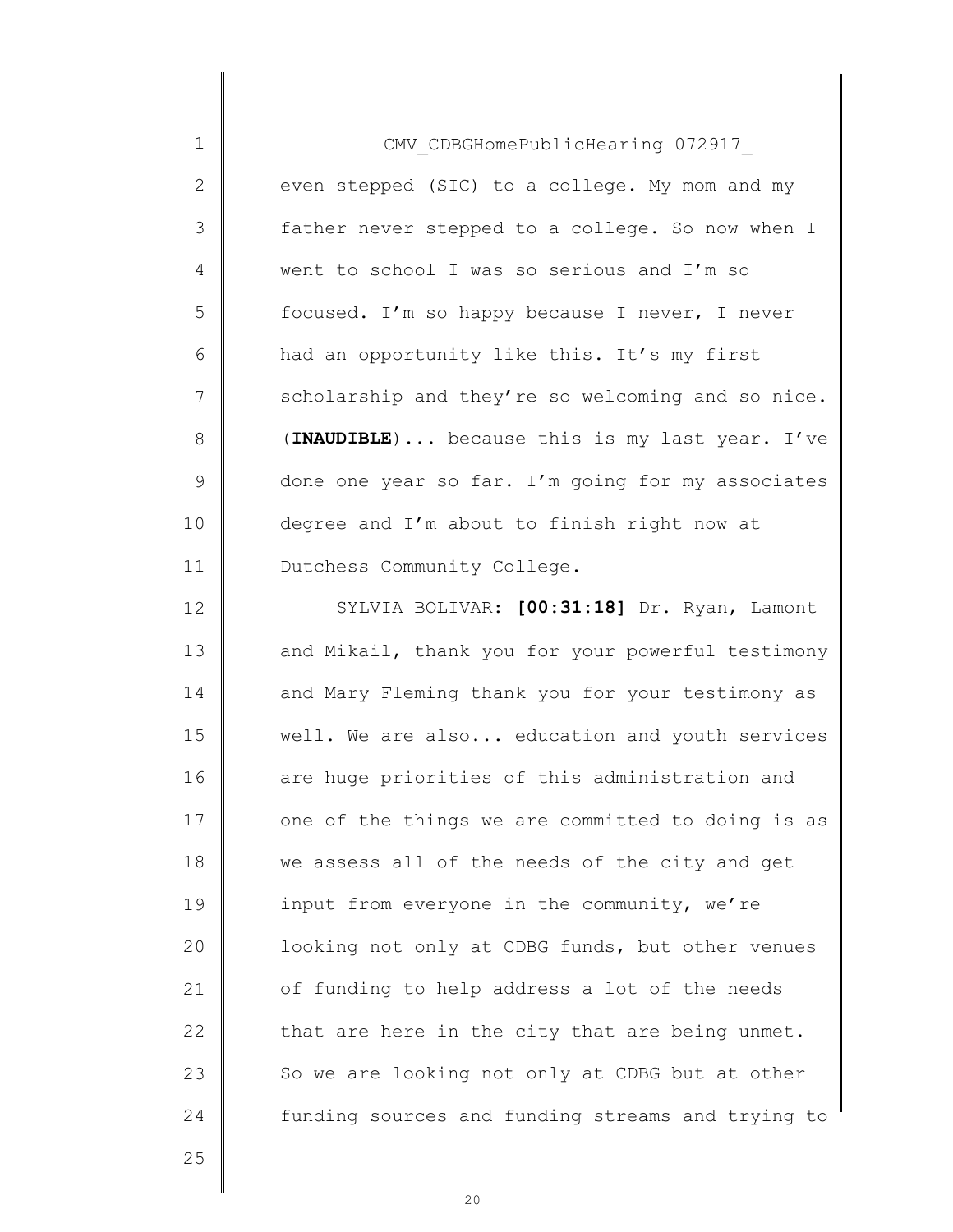CMV\_CDBGHomePublicHearing 072917\_ see how we address all of the needs of the community.

1

2

3

4

5

6

7

8

9

10

Part of what is going to happen today too is this will be part of... this will be transcribed and be part of the official record. So Dr. Ryan, and Mikail, and Lamont, if you'd like to provide written testimony as well, we will also include that as part of the official record. But thank you very much for your powerful testimony.

11 12 13 14 DANIELLE SCHOLAR: Are there any other comments? Would anyone else like to come up? Please come up and state your name for the record please?

15 16 17 18 19 20 21 22 23 24 25 REV. ARTHUR ROSE: [00:32:36] Good morning everyone and God bless you. My name is Reverent Arthur Rose, I'm the senior pastor of Upon This Rock Ministries in Mount Vernon, New York. My question is in regard to the categories of the distribution of funds and I just heard about the scholarship programs if you will. I just wanted to know, in regard to the topics, because I know that there are subdivisions and subcategories, where would scholarship fall in as well as where would reentry program to... or reintegration as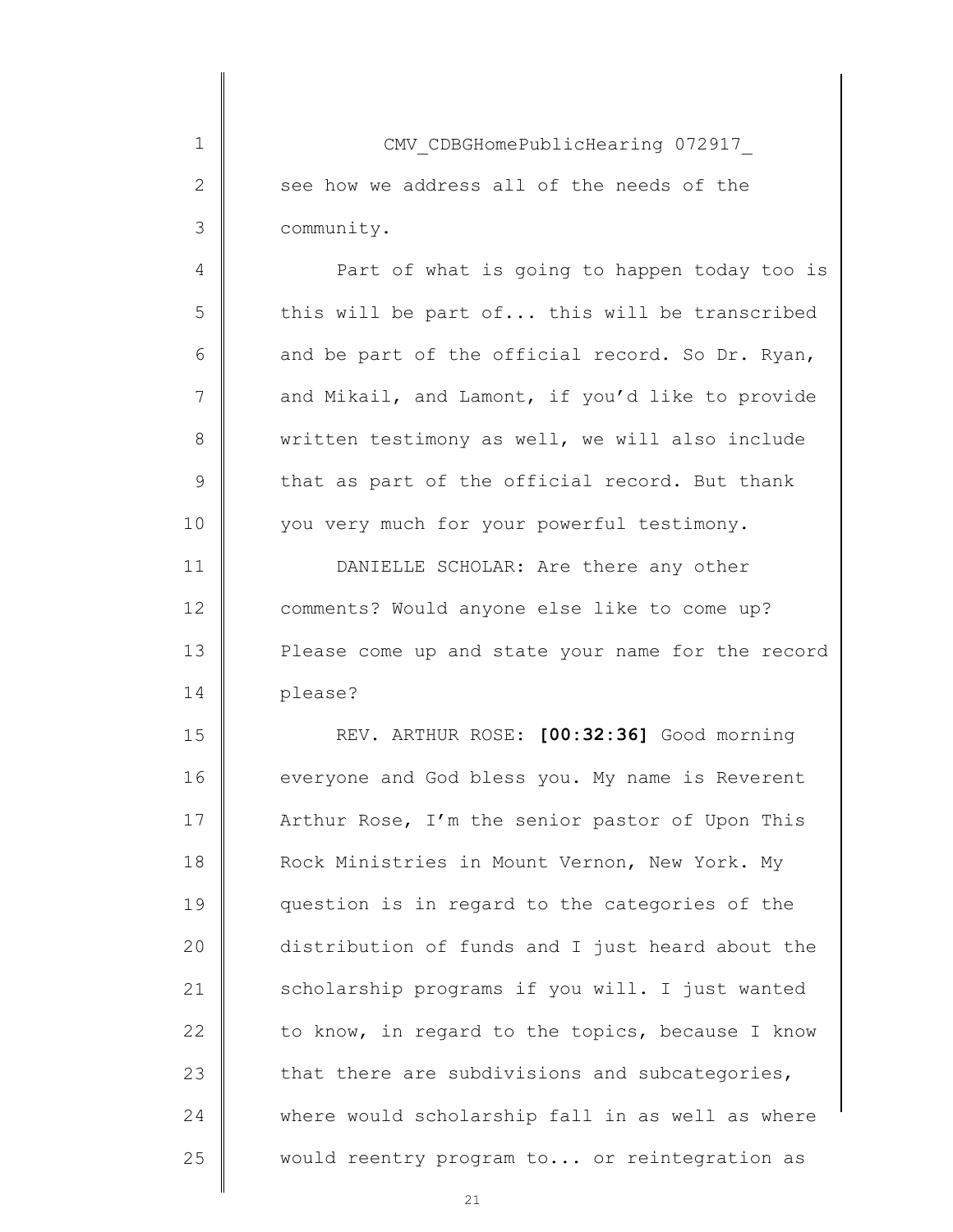| 1  | CMV CDBGHomePublicHearing 072917                  |
|----|---------------------------------------------------|
| 2  | well as job development? What topic would that    |
| 3  | fall under in regard to the grant funds           |
| 4  | allocated?                                        |
| 5  | DANIELLE SCHOLAR: Thank you for your              |
| 6  | comment. Are there any other comments? I'd like   |
| 7  | to invite people to come forth at this time to    |
| 8  | continue the public participation part of this    |
| 9  | process. Please come forward and state your name  |
| 10 | for the record. Thank you.                        |
| 11 | KEN BRIGHT: [00:33:34] Good morning. My name      |
| 12 | is Ken Bright and I'm the founder and director of |
| 13 | Life Progressive Services Group. It's a reentry   |
| 14 | transitional program for those who are formerly   |
| 15 | incarcerated and turning back to the community.   |
| 16 | Which we know they are coming back to the         |
| 17 | community and they are not really provided the    |
| 18 | services the adequate services that's really      |
| 19 | needed to sustain themselves out here. Or to keep |
| 20 | them from recidivating back into the criminal     |
| 21 | life. Without going into my life, a lot of people |
| 22 | know my life, but since then for the last seven   |
| 23 | years I have created a reentry program right here |
| 24 | in Mount Vernon. Without anybody's support. I've  |
| 25 | been self-funding this myself. I get little small |
|    |                                                   |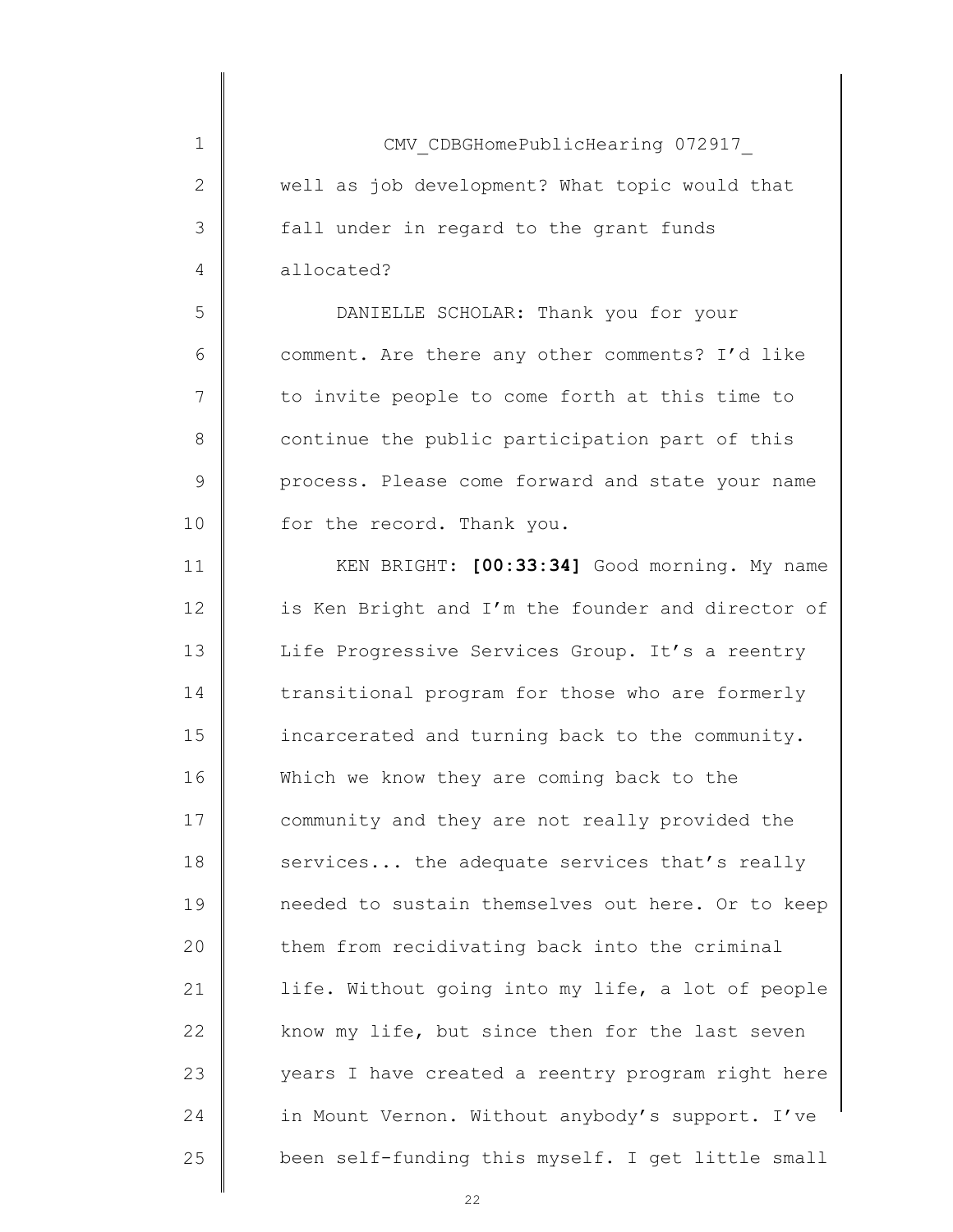CMV\_CDBGHomePublicHearing 072917\_ donations but we can use... but I also, within our program, the theme of my program is green thinking.

1

2

3

4

5 6 7 8 9 10 11 12 13 14 15 16 17 18 19 Those who are responsible for our communities, our families and our environment need to be changed. They need to be rectified, they need to be corrected. They need to be stepped up a little better. And the only way that can happen is by putting services into individuals where they can learn what they need to go next. There is a lot of people who are returning to the community and it's not being addressed adequately and that also goes into three quarter (SIC) housing which I was speaking to you earlier. Housing is so important because if the people don't have anything or anything to learn from or to work towards. No jobs. You're setting them up to fail.

 $20$ 21 22 23 24 25 So, and the worst part is here the community suffers because that's trauma on the communities. Crime effects the community and it effects families. So if you can rectify that, then you have a smooth sailing. As an example, me, myself, I came out here and I changed the things that I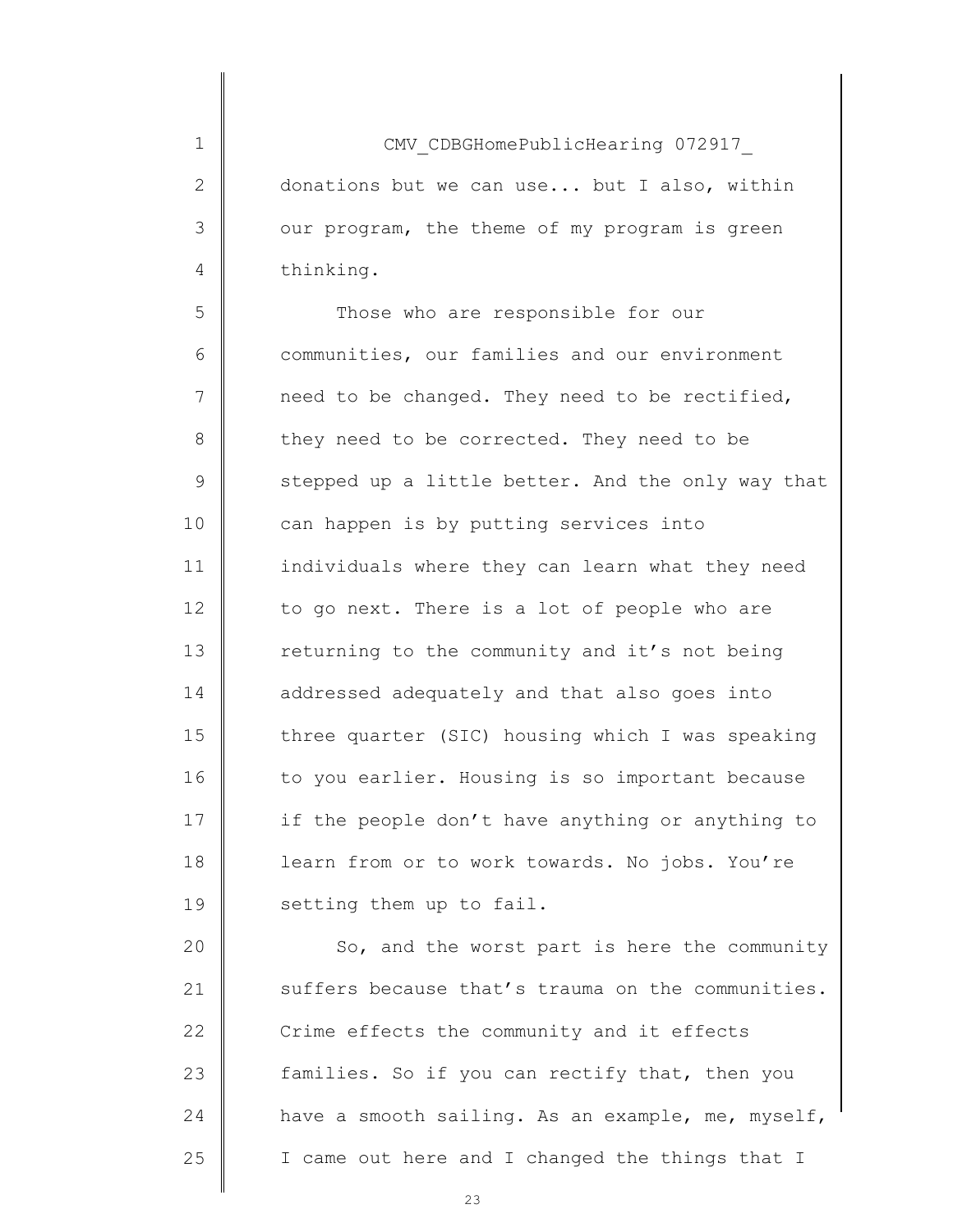CMV\_CDBGHomePublicHearing 072917\_ come in contact with. They are things you can change. People do change. It's just a matter of getting community support. If the community... our faith based communities or whoever the groups, if they're not going to support these individuals when they come home, then you can't cry what happens in the community. You really can't. So we need to change that. So that's my thing.

1

2

3

4

5

6

7

8

9

10

11 12 13 14 15 16 17 18 19 20 21 DOM MCCOY: Two quick things, and thank you for that comment. I'd love to hear a little bit more if you could retake the mic in a moment just about three quarter housing. I think I mentioned earlier that the home program, the federal home program provides funds for affordable housing and if I understood correctly from our conversation before the formal part of this hearing took place, it's something that you're looking to try to provide, I think temporary housing possibly for?

22 23 24 25 KEN BRIGHT: Correct, transitional housing. DOM MCCOY: Transitional housing for folks who are reentering the communities and that... that maybe something the home program is the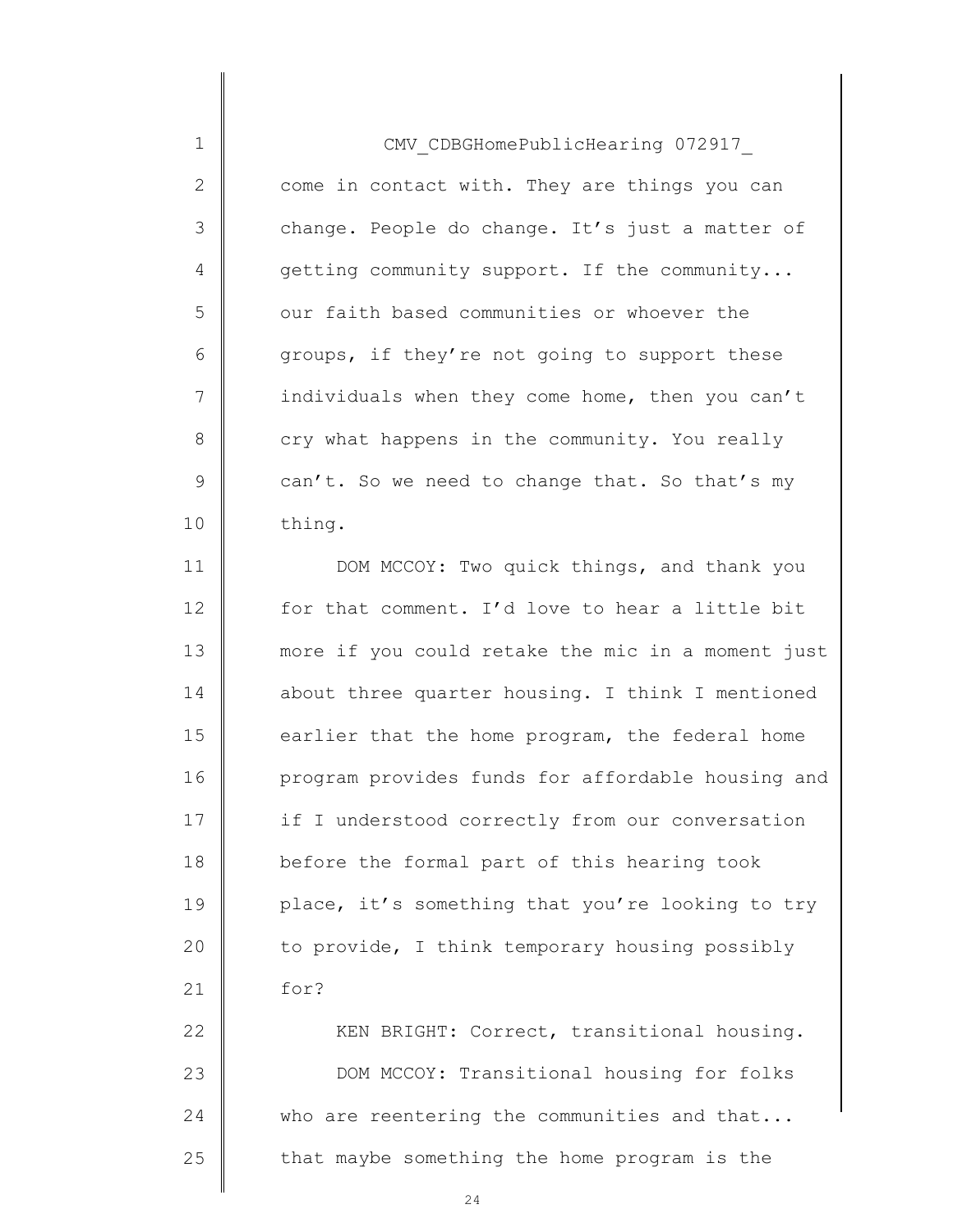| 1            | CMV CDBGHomePublicHearing 072917                  |
|--------------|---------------------------------------------------|
| $\mathbf{2}$ | right fit for. The list that is in the            |
| 3            | presentation doesn't break you out these small    |
| 4            | funds yet, but as I, I think mentioned a short    |
| 5            | time ago the city does have \$786,000.00 of home  |
| 6            | funds. So I would like to hear a little bit more  |
| 7            | about that and Rev. Rose, I think you had had a   |
| 8            | question about the categories. The Mayor's        |
| 9            | Scholarship fund and I can't recall uh            |
| 10           | REV. ARTHUR ROSE: Reentry and job                 |
| 11           | development.                                      |
| 12           | DOM MCCOY: Those I think, and Danielle,           |
| 13           | correct me if I'm wrong, but I think generally    |
| 14           | those are that would fall in the category of      |
| 15           | economic development. So if you were to turn and  |
| 16           | take a look at after the Mayor's scholarship      |
| 17           | program that third the third column, this         |
| 18           | category that's under economic development.       |
| 19           | REV. ARTHUR ROSE: I wasn't sure if it was         |
| 20           | public services or it was economics. Public       |
| 21           | services is on the sixth page.                    |
| 22           | DOM MCCOY: Right. And that pie chart was          |
| 23           | from 2016. So if there's anything else, sir, that |
| 24           | you wanted to add about the three quarter housing |
| 25           |                                                   |
|              |                                                   |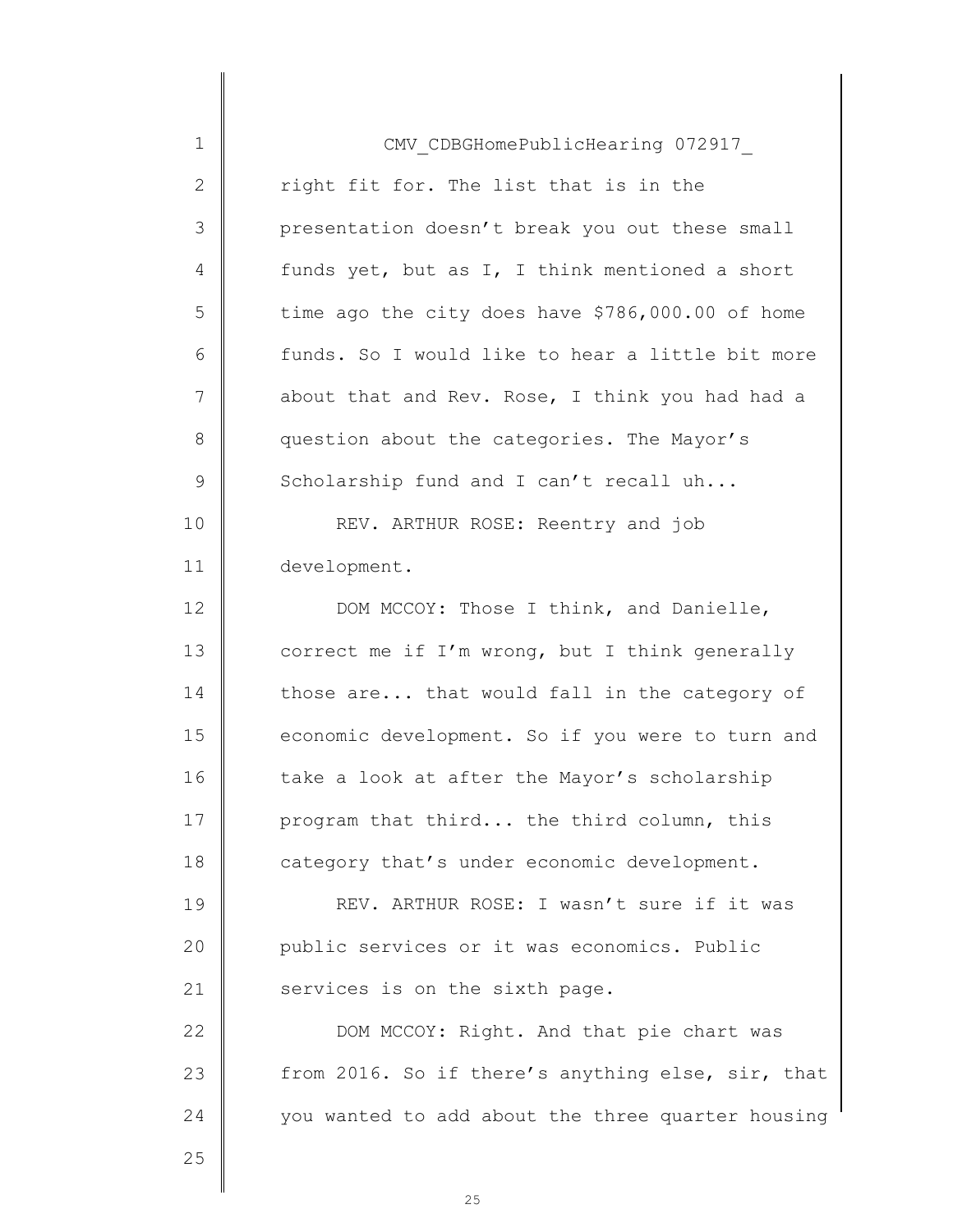| 1             | CMV CDBGHomePublicHearing 072917                  |
|---------------|---------------------------------------------------|
| $\mathbf{2}$  | or if you want to submit something later. You're  |
| 3             | more than welcome to do that.                     |
| 4             | KEN BRIGHT: Yeah, I'll submit something. It       |
| 5             | could be a little more extensive and more         |
| 6             | defined.                                          |
| 7             | SYLVIA BOLIVAR: [00:38:08] And there were         |
| 8             | some questions about I also wanted to flag for    |
| $\mathcal{G}$ | you, for the 2017 proposed budget, there is       |
| 10            | midnight basketball for the first time that, that |
| 11            | is being added in there. And that would be year   |
| 12            | round to address youth services and to make sure  |
| 13            | that we address the needs of our youth, what      |
| 14            | happens after hours. So this could be something   |
| 15            | that would take place from six o'clock to 10      |
| 16            | o'clock at night, every day I believe although    |
| 17            | it's still being sketched out year round. So if   |
| 18            | you have comments about how we structure that     |
| 19            | that would be welcomed as well. And that would be |
| 20            | a place where the churches and youth or and       |
| 21            | others in the community who work with our youth,  |
| 22            | that would be great to get your input as well.    |
| 23            | The other case is for the first time as well      |
| 24            | we're setting funds aside for My Brother's        |
| 25            | Keeper, My Sister's Keeper. And again, as a way   |
|               |                                                   |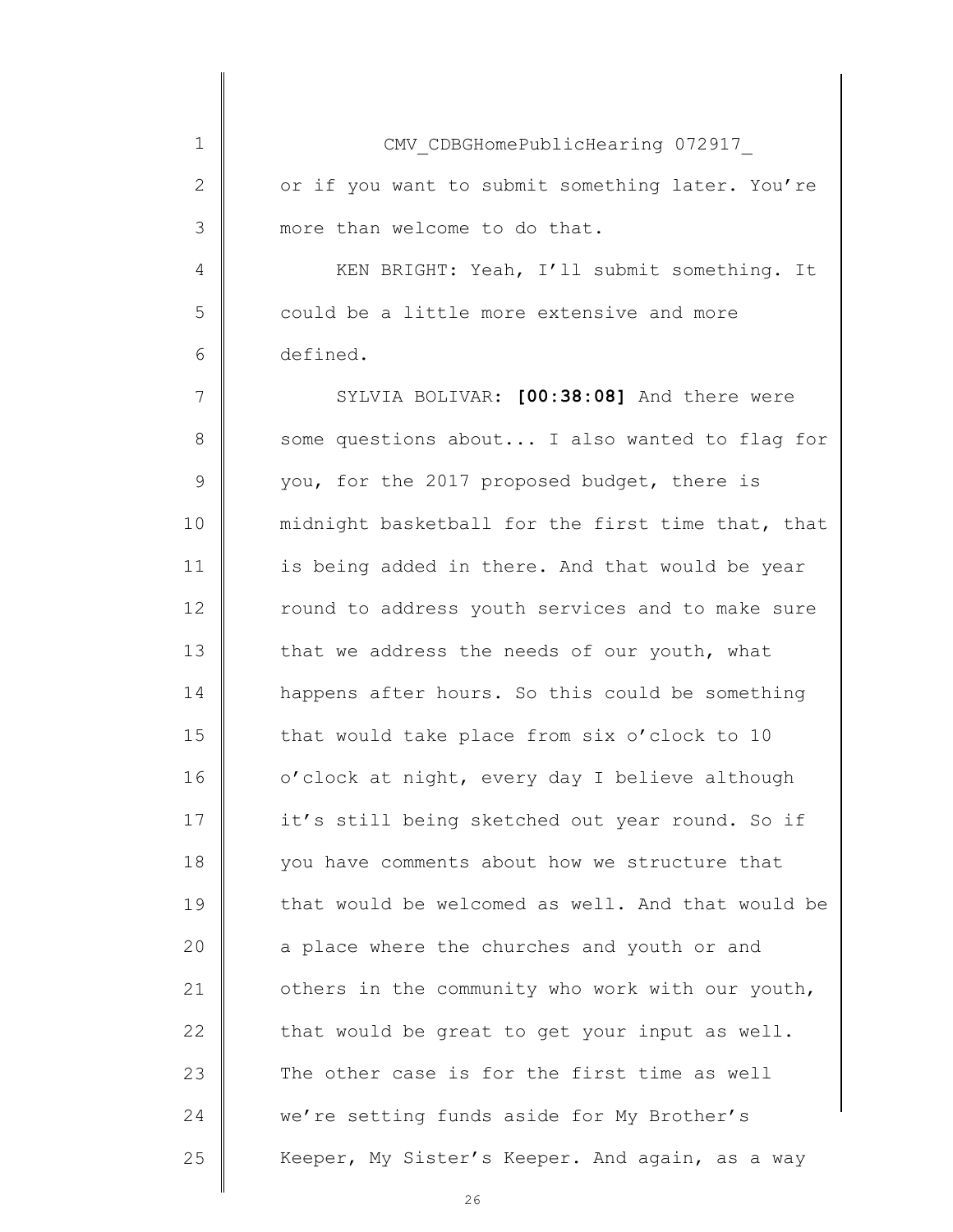| $\mathbf 1$   | CMV CDBGHomePublicHearing 072917                  |
|---------------|---------------------------------------------------|
| $\mathbf{2}$  | to address the needs of youth in our community    |
| 3             | who are at risk. So that would be wonderful to    |
| 4             | get your input as well as how we structure that   |
| 5             | and getting written comment on that would be      |
| 6             | incredibly helpful because we're going to be      |
| 7             | looking at your (SIC) organization, churches, how |
| 8             | we address the needs of at risk youth             |
| $\mathcal{G}$ | particularly in that My Brother's Keeper          |
| 10            | initially. So any input there would be greatly    |
| 11            | appreciated. And this was put in there as a       |
| 12            | response to the concerns that churches have put   |
| 13            | forward, how we address the needs of at risk      |
| 14            | youth. So, thank you.                             |
| 15            | DANIELLE SCHOLAR: Do we have any other            |
| 16            | comments from the public at this time? Please     |
| 17            | come forward and state your name for the record,  |
| 18            | thank you.                                        |
| 19            | LINDA RICHARD: [00:39:50] Hello, my name is       |
| 20            | Linda Richard (SIC) and I personally I am a       |
| 21            | resident of Mount Vernon and I also work within   |
| 22            | Mount Vernon with the Guidance Center of          |
| 23            | Westchester. I come to you multiple layered.      |
| 24            | Number one, housing. I could only receive Section |
| 25            | 8 and there used to be a program called Home of   |
|               |                                                   |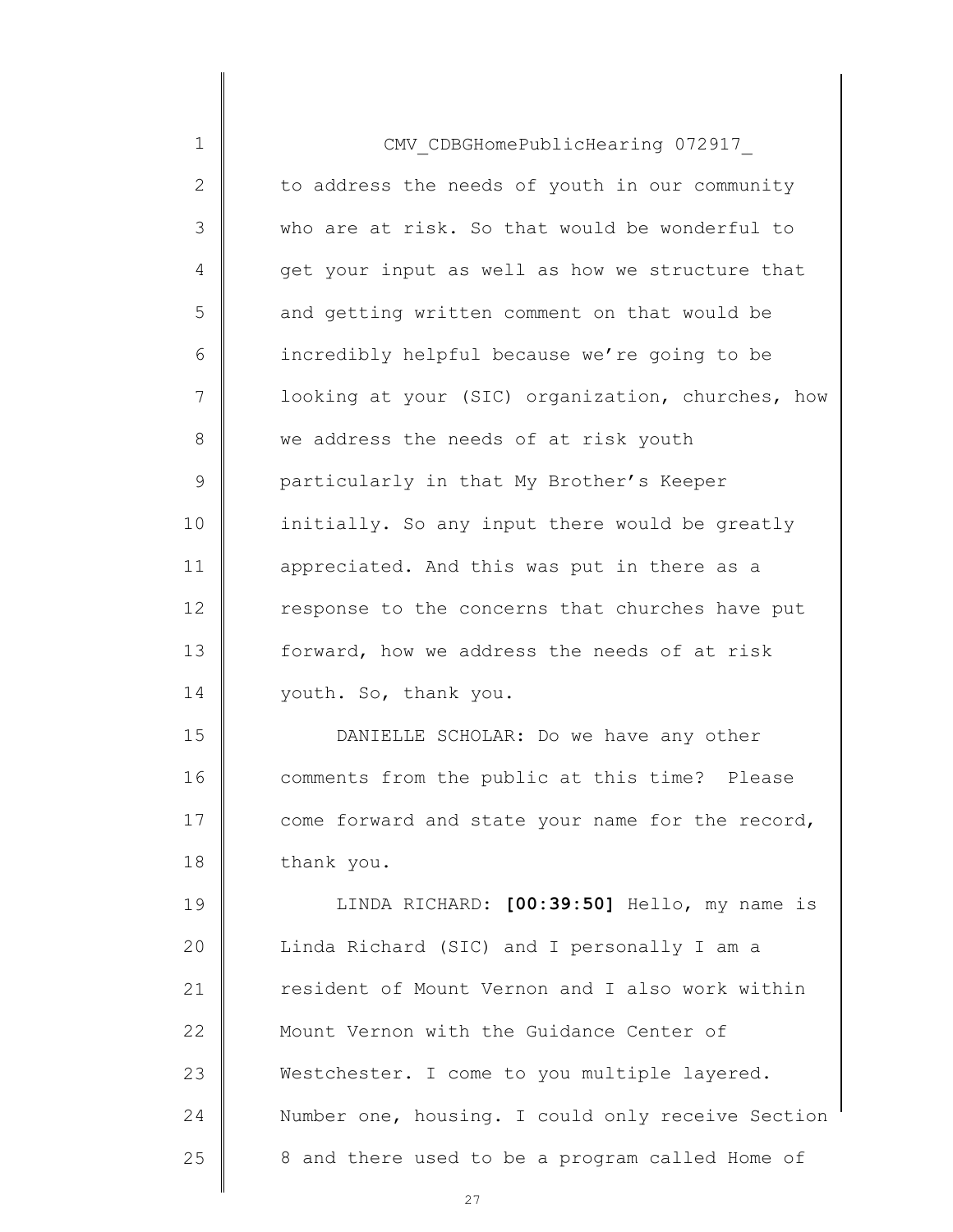| $\mathbf 1$    | CMV CDBGHomePublicHearing 072917                  |
|----------------|---------------------------------------------------|
| 2              | Your not home of your own, but based on the       |
| 3              | fact that I'm paying a large amount for my        |
| 4              | apartment, the subsidy is a large amount for my   |
| 5              | apartment. That amount of money could go towards  |
| 6              | me purchasing a home. Because if you really look  |
| $7\phantom{.}$ | at it houses are going I did the                  |
| 8              | multiplication. By the time I calculated what my  |
| $\mathsf 9$    | landlord received in rent for 10 years which came |
| 10             | out to \$300,000.00. That is a house I could have |
| 11             | purchased. So, I feel that there should be        |
| 12             | programs out there to allow people to move        |
| 13             | forward. Because I understand, we want people to  |
| 14             | come out of the system. But it should be in a way |
| 15             | that they're cradled and supported. Another       |
| 16             | instance is, currently I work for the Guidance    |
| 17             | Center of Westchester and what we offer is a      |
| 18             | program called a Health Home. And it's not        |
| 19             | actually a physical home, it's not a physical     |
| 20             | space. But it's giving people a care coordinator  |
| 21             | that can assist them with their goals. So if the  |
| 22             | person has a chronic condition, if they have      |
| 23             | asthma, diabetes, high blood pressure or if they  |
| 24             | have a mental illness. Schizophrenia, bipolar.    |
| 25             | They can get the counseling that can help         |
|                |                                                   |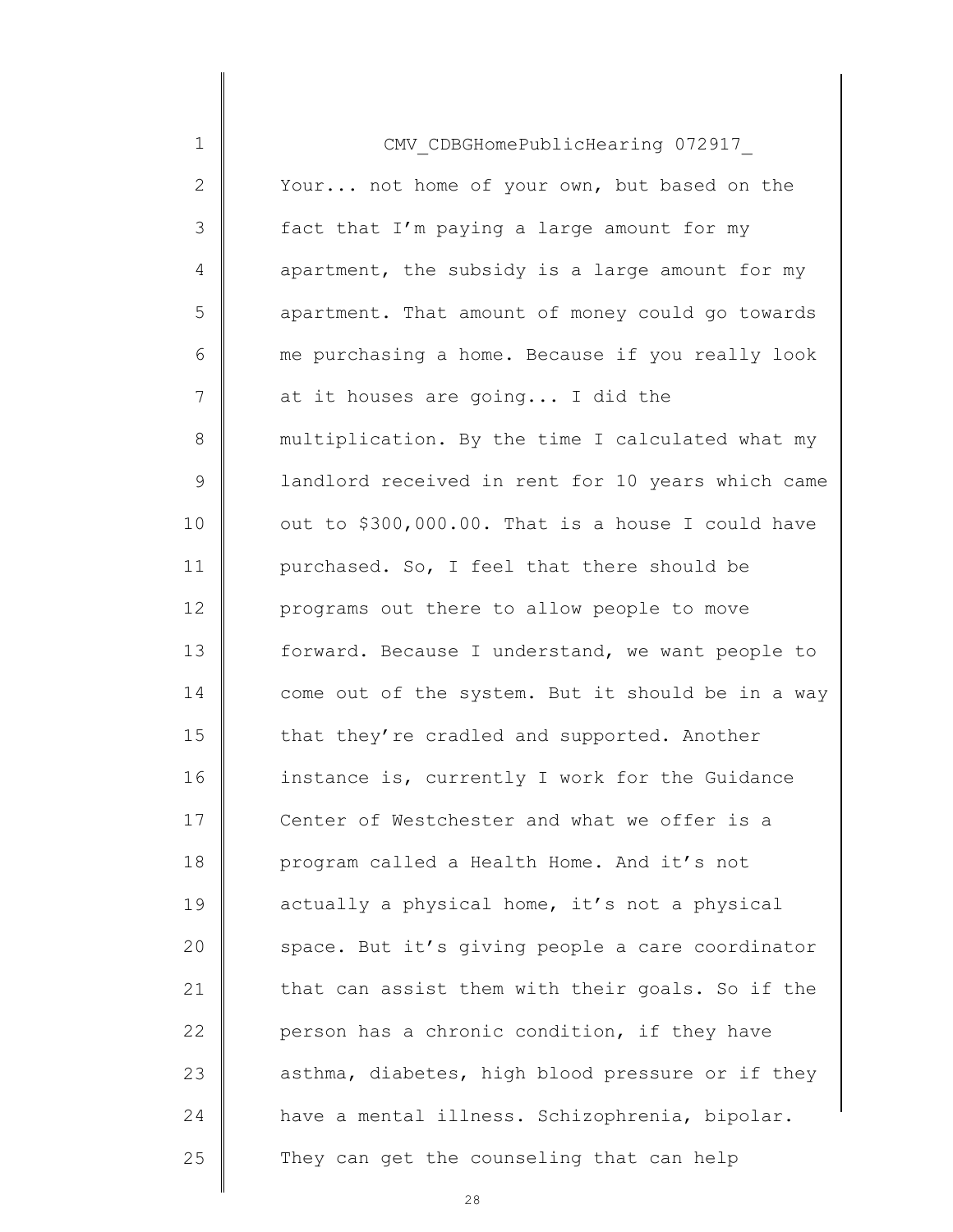| $\mathbf 1$   | CMV CDBGHomePublicHearing 072917                  |
|---------------|---------------------------------------------------|
| $\mathbf 2$   | navigate the system with them. So when I say      |
| $\mathcal{S}$ | navigate, if the person needs housing we can      |
| 4             | pretty much give them referrals or let them know  |
| 5             | when Section 8 applications are coming out. Or    |
| 6             | help them fill out a SPOA application or connect  |
| 7             | them to the resources in the community. If the    |
| 8             | person has difficulty with getting to their       |
| $\mathsf 9$   | medical appointments we could call the doctor,    |
| 10            | set up the appointment, go to the doctor with     |
| 11            | them. Get them transportation to their doctor. If |
| 12            | the person has difficulties with applying for     |
| 13            | Social Security, we could help them out with      |
| 14            | doing the application. If they have problems with |
| 15            | DSS and recertification. See, people don't know,  |
| 16            | when you're in the system, you've got to give     |
| 17            | them your life. And if you're lost and you've     |
| 18            | never Dome if before, because for me, I've been   |
| 19            | employed and I've been unemployed. And when       |
| 20            | you're unemployed you've got to give them your    |
| 21            | life. And you have to explain everything and      |
| 22            | sometimes going through the system alone people   |
| 23            | need support. So if you know anyone who would be  |
| 24            | utilizing services, the information is going to   |
| 25            | be in the back. But please, feel free to call me. |
|               |                                                   |

 $\mathsf{l}$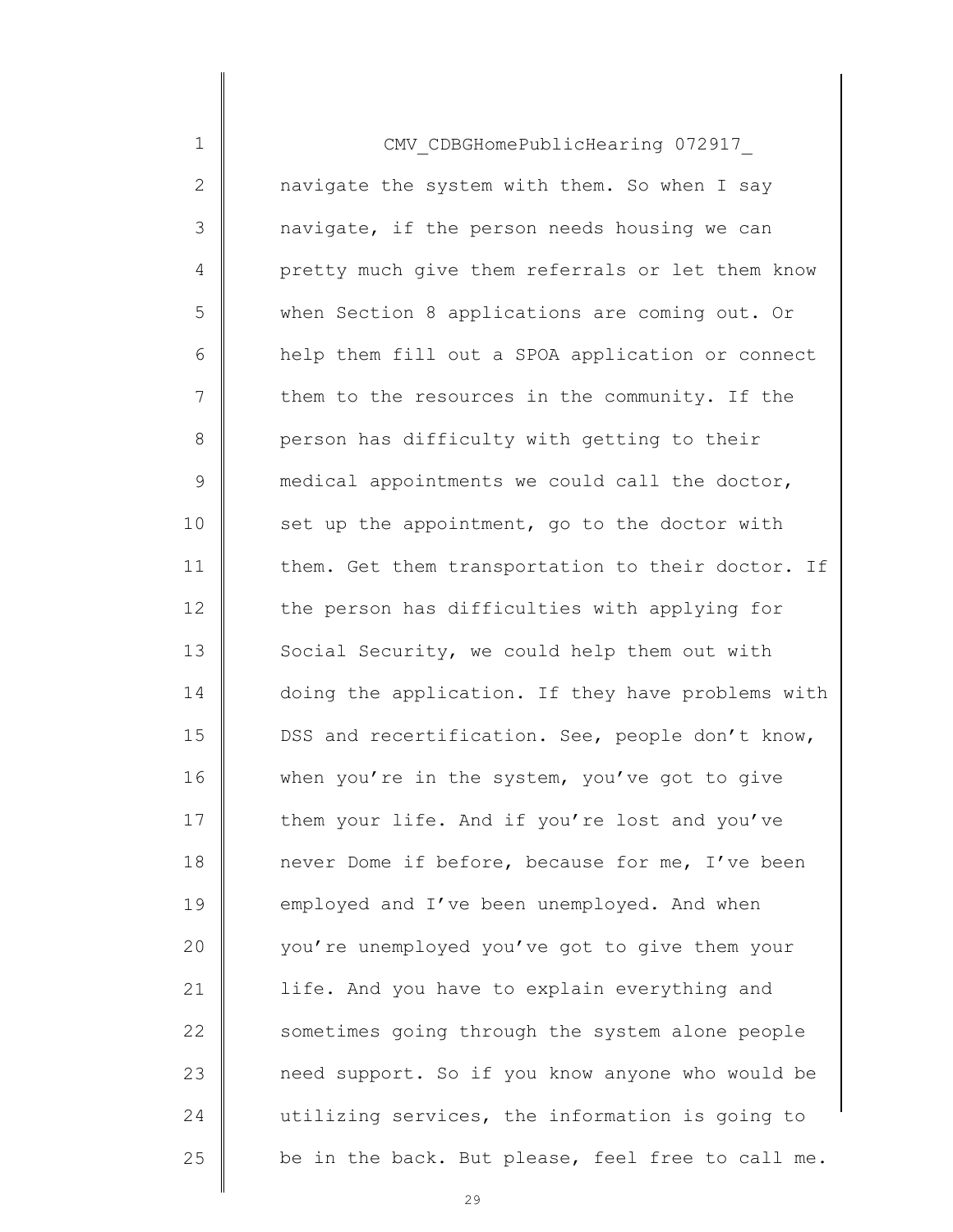| $\mathbf 1$  | CMV CDBGHomePublicHearing 072917                  |
|--------------|---------------------------------------------------|
| $\mathbf{2}$ | My name is Linda Richard and I hope the funds are |
| 3            | utilized in the way that helps support the        |
| 4            | community because I truly believe in Mount        |
| 5            | Vernon. I have three little ones and trust me, I  |
| 6            | make sure my kids get their needs met. Thank you. |
| 7            | DOM MCCOY: Comments from anyone else at this      |
| 8            | time.                                             |
| 9            | SYLVIA BOLIVAR: Damani do you want to talk        |
| 10           | about traffic lights?                             |
| 11           | DAMANI BUSH: [00:43:05] Hi, my name is            |
| 12           | Damani Bush. I'm the assistant to the Public      |
| 13           | Works Commissioner. Looking at this chart I know  |
| 14           | you're probably looking to see that the majority  |
| 15           | of the budget is going toward traffic lights. As  |
| 16           | a Mount Vernon resident it's very important that  |
| 17           | along with resurfacing our streets and filling in |
| 18           | pot holes that we ensure the safety of our kids   |
| 19           | and our seniors. So the majority of this money is |
| 20           | going to be going towards installing new traffic  |
| 21           | lights, new crosswalk signalization (SIC) and     |
| 22           | handicap ramps. And things of that nature. A      |
| 23           | quick story I'll tell you is when I was           |
| 24           | elementary school, actually one of my friends got |
| 25           | hit by a car due to a traffic light that wasn't   |
|              |                                                   |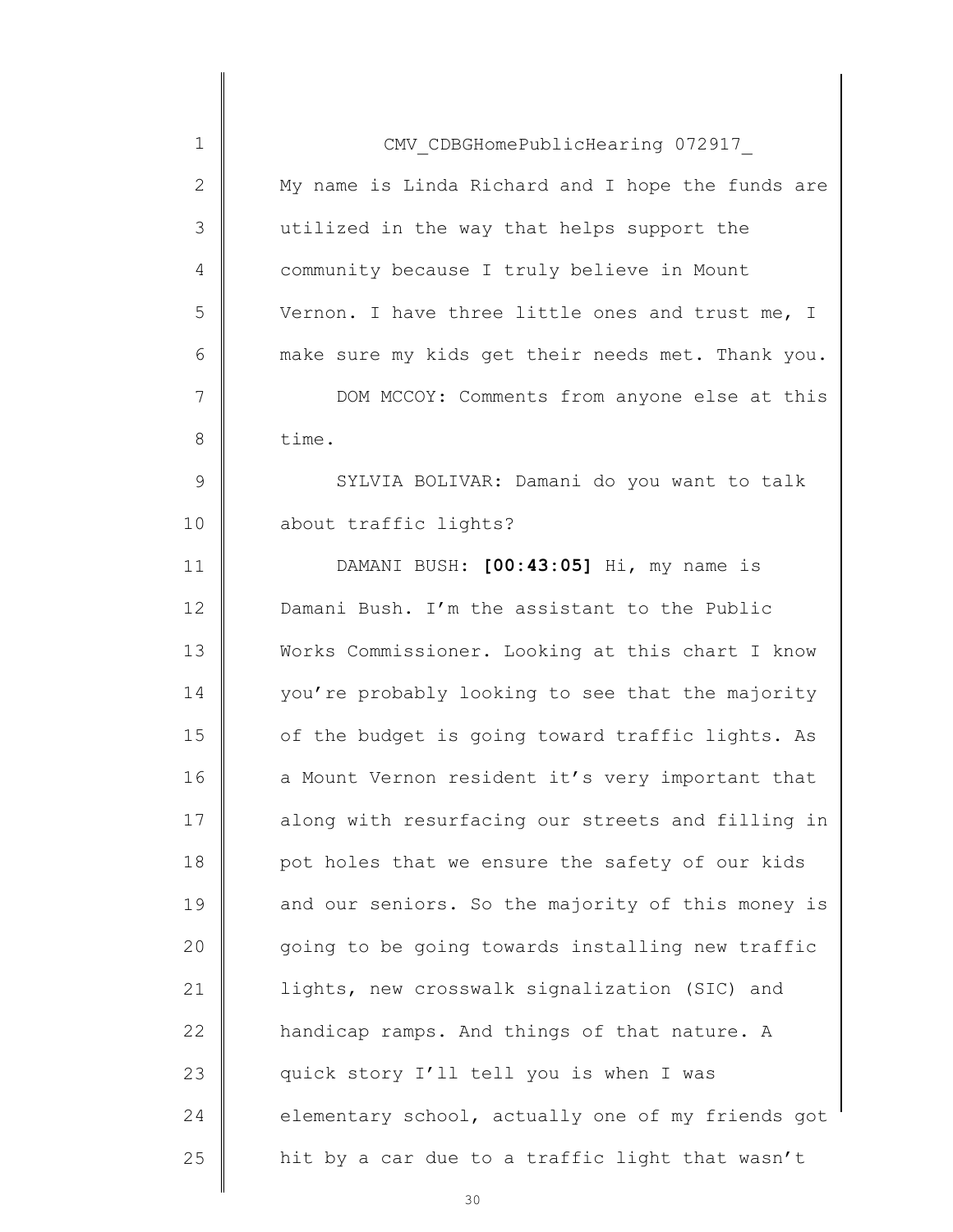| $\mathbf 1$                      | CMV CDBGHomePublicHearing 072917                  |
|----------------------------------|---------------------------------------------------|
| $\mathbf{2}$                     | working. So it's very important that we ensure    |
| 3                                | the safety and moving forward that's that's       |
| 4                                | what we plan on doing. So the average cost to     |
| 5                                | replace and entire intersection is about          |
| 6                                | \$35,000.00 so it's a lot of money, but it's      |
| 7                                | needed. And for the safety, I think that's the    |
| 8                                | most important thing. Thank you.                  |
| $\mathsf 9$                      | DANIELLE SCHOLAR: Thank you. Are their any        |
| 10                               | others who would like to come forth and make a    |
| 11                               | comment? Please come forth. Please come forth to  |
| 12                               | the mic please. Please state your name for the    |
| 13                               | record.                                           |
| 14                               | NESHAWN STEPHETH: [00:44:25] I'm Neshan           |
| 15                               | Stepak I'm the collections and electronic         |
| 16                               | resources librarian. I wanted to ask about        |
| 17                               | parking and how often how hard it is to find      |
| 18                               |                                                   |
|                                  | parking in this city and the limited amount       |
|                                  | sometimes of handicap parking. I know in this     |
|                                  | building there is handicap parking on both sides  |
|                                  | of the building, but there's no van parking. And  |
|                                  | we have an employee parking lot, but we don't     |
|                                  | have a public parking lot. And a lot of the       |
| 19<br>20<br>21<br>22<br>23<br>24 | buildings around here don't have a public parking |
| 25                               | lot like the social services building, and the    |

 $\begin{array}{c} \hline \end{array}$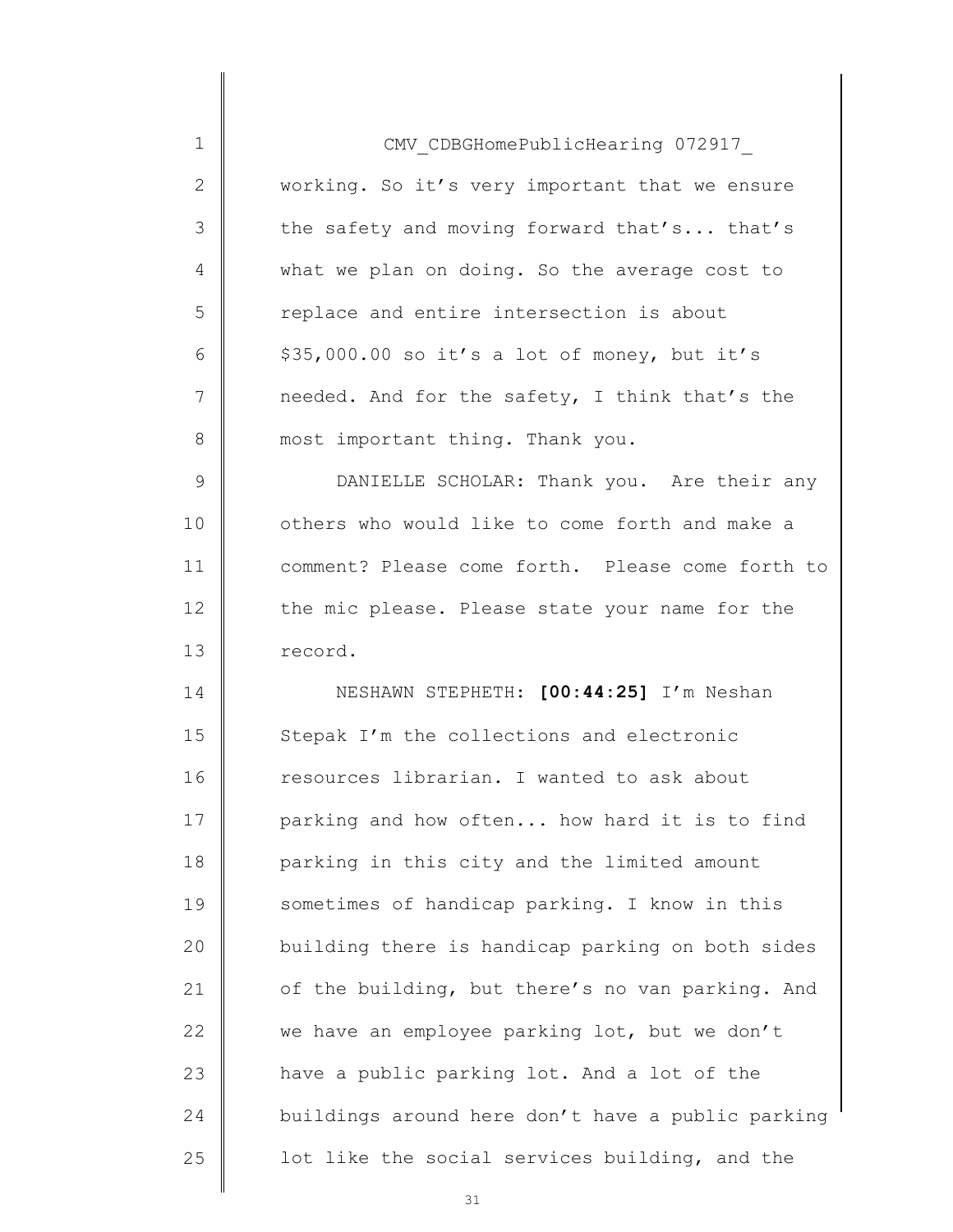| $\mathbf 1$    | CMV CDBGHomePublicHearing 072917                  |
|----------------|---------------------------------------------------|
| $\mathbf{2}$   | employee when you go to the employment office     |
| 3              | it's often very difficult to find parking around  |
| $\overline{4}$ | here. We have limits on how many people can come  |
| 5              | to this building because of parking issues. I     |
| 6              | think this is true throughout the city. I there   |
| 7              | are when I go to city hall, when I look           |
| $8\,$          | around, when I look around the parking around     |
| $\mathsf 9$    | here we have a lot difficulty having the people   |
| 10             | here. And I can also say that it's not that easy  |
| 11             | for a lot of the organizations here. It's not     |
| 12             | that easy to bring people into the city. It's not |
| 13             | that easy to bring business also into the city    |
| 14             | when you look at how the parking is laid out in   |
| 15             | this city. It needs to change. It's an issue that |
| 16             | affects us. It's an issue that effects other      |
| 17             | people around us. That's pretty much what I'm     |
| 18             | going to talk about for now.                      |
| 19             | DANIELLE SCHOLAR: Thank you for that              |
| 20             | comment, however, the comment is not necessarily  |
| 21             | related to the things that we're here for today.  |
| 22             | We can answer those questions after this session  |
| 23             | has closed out. Thank you for your comment. Are   |

there any other questions or any other things

that people would like to say? Okay. So this

24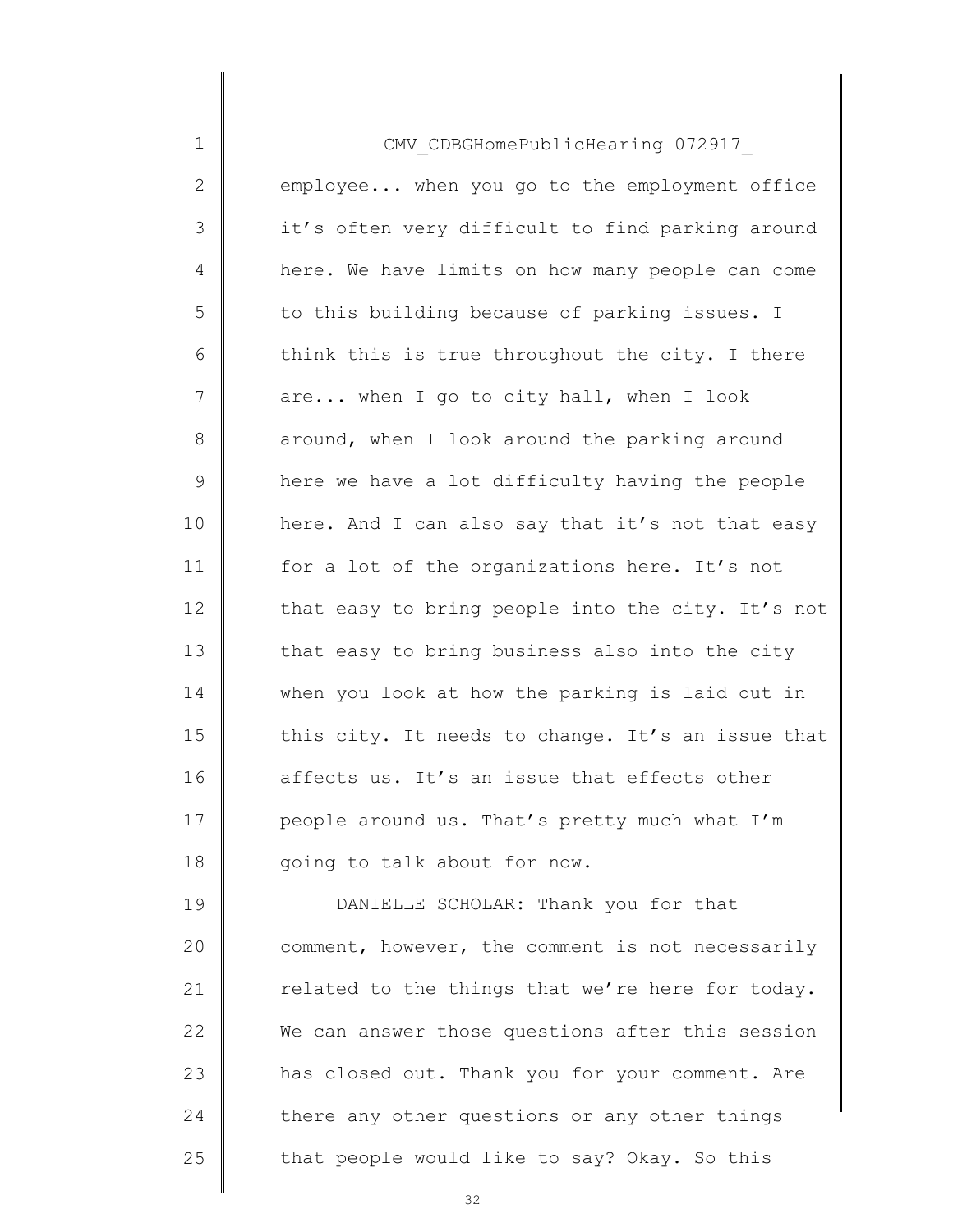| 1             | CMV CDBGHomePublicHearing 072917                  |
|---------------|---------------------------------------------------|
| $\mathbf{2}$  | closes out the public participation phase of the  |
| 3             | 2017 Mount Vernon Community Development Block     |
| 4             | Grant funding process. We thank you again for     |
| 5             | coming out on this day. I know it's not easy. It  |
| 6             | is a Saturday, I know people have things to do.   |
| 7             | Thank you and again, we just want to remind you   |
| 8             | to please tell your friends and family about the  |
| $\mathcal{G}$ | second participation hearing that will be held on |
| 10            | Monday at city hall in the city hall council      |
| 11            | chambers. And it will be from one to three. So    |
| 12            | please tell everyone to come out and participate. |
| 13            | Again, thank you on behalf of Mayor Thomas, thank |
| 14            | you. [00:47:20]                                   |
| 15            |                                                   |
| 16            |                                                   |
| 17            |                                                   |
| 18            |                                                   |
| 19            |                                                   |
| 20            |                                                   |
| 21            |                                                   |
| 22            |                                                   |
| 23            |                                                   |
| 24            |                                                   |
| 25            |                                                   |
|               |                                                   |